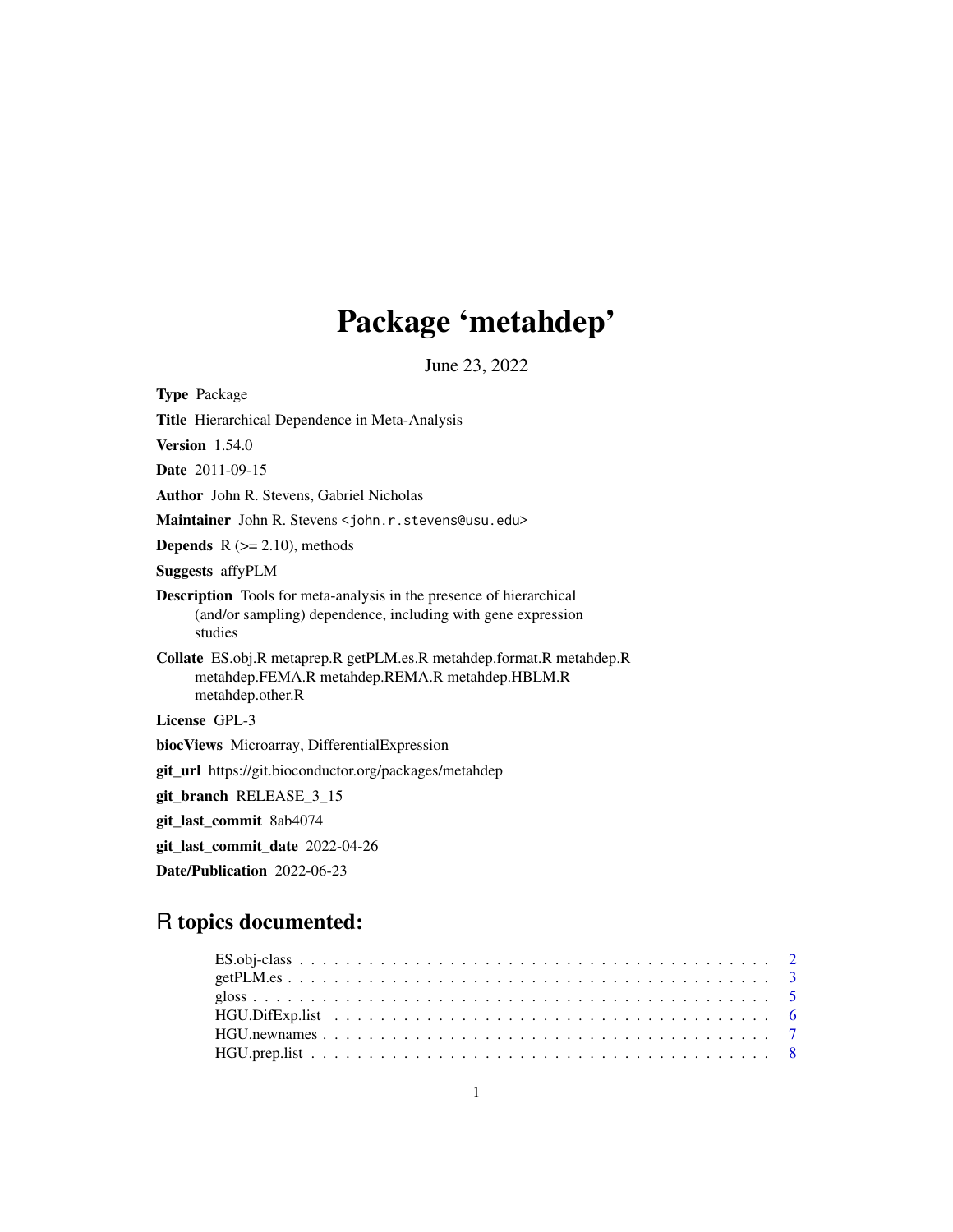<span id="page-1-0"></span>

| Index | 23 |
|-------|----|
|       |    |
|       |    |
|       |    |
|       |    |
|       |    |
|       |    |
|       |    |

ES.obj-class *Class ES.obj*

#### **Description**

This is a class representation for the effect size estimates and other summary information from a single gene expression study, usually constructed in preparation for meta-analysis.

#### Objects from the Class

Objects can be created using the functions getPLM.es or new.

#### Slots

- gn: Object of class character representing the probeset IDs of the genes in the study.
- ES.mat: Object of class matrix representing the effect size estimates for each gene in the study. Rows correspond to probesets and columns correspond to different comparisons or tests of differential expression. If a test of differential expression was performed for different covariate levels, then there will be more than one column, so that each row in this matrix represents a vector of effect size estimates for the corresponding probeset in the gn slot.
- Cov.mat: Object of class matrix, with each row representing the upper triangle of the variance / covariance matrix of the vector of effect size estimates (row in the ES.mat slot) for the corresponding probeset in the gn slot. Within each row, the order is the same as the result of a call to the upperTriangle(matrix,diag=T) function in the *gdata* package.
- chip: Object of class character representing the chip or array version used in the study.
- covariates: Object of class data.frame representing covariate differences among the columns of the matrix in the ES.mat slot. This object has a row for each column of the matrix in the ES.mat slot, and a column for each covariate to be considered in the meta-analysis, regardless of whether the covariate takes on multiple values in the study represented in this ES.obj object. For best interpretability, columns of the data.frame in this covariates slot should be coded as 0/1.
- dep.grp Object of class integer representing the dependence group number assigned to the study. Studies from the same research team may be considered hierarchically dependendent and share the same dep.grp value.

#### Methods

@ replace the slot entries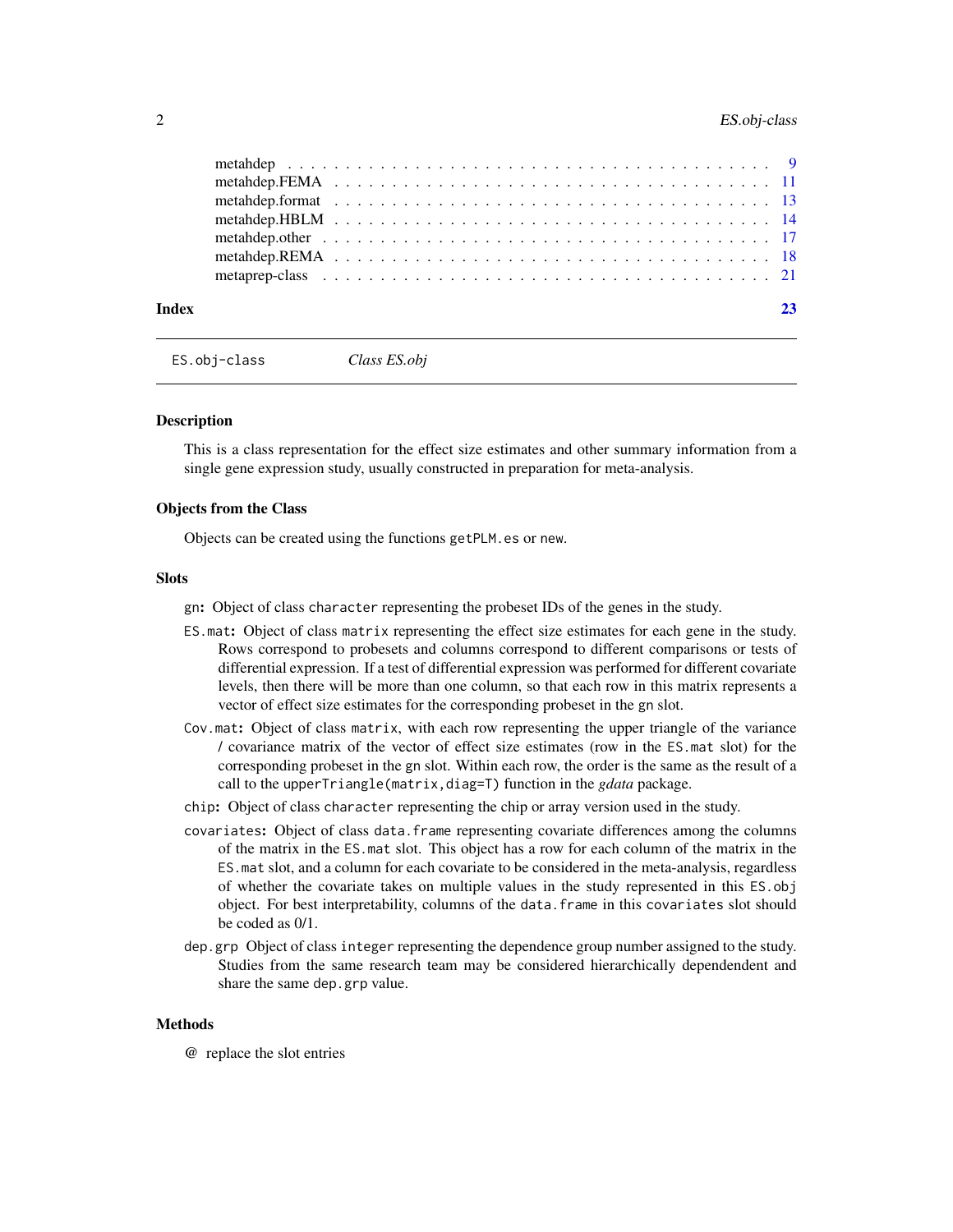#### <span id="page-2-0"></span>getPLM.es 3

#### References

Stevens J.R. and Nicholas G. (2009), metahdep: Meta-analysis of hierarchically dependent gene expression studies, *Bioinformatics*, 25(19):2619-2620.

See also the *metahdep* package vignette.

#### Examples

### ### See the metahdep package vignette for a full example ### data(HGU.DifExp.list) ES <- HGU.DifExp.list[[1]] slotNames(ES) head(ES@gn) head(ES@ES.mat) head(ES@Cov.mat) ES@chip ES@covariates ES@dep.grp

getPLM.es *getPLM.es*

#### Description

Calculates effect size estimates for a single study, based on a probe-level model, in preparation for a meta-analysis. It returns an ES.obj object containing the result.

#### Usage

getPLM.es(abatch, trt1, trt2, covariates=NULL, dep.grp=NULL, sub.gn=NULL, bg.norm=TRUE)

#### Arguments

| abatch | An AffyBatch object containing the data of interest.                                                                                                                                                                                                                                                          |
|--------|---------------------------------------------------------------------------------------------------------------------------------------------------------------------------------------------------------------------------------------------------------------------------------------------------------------|
| trt1   | A vector (or list of vectors) of array indices for treatment level 1 (control). If<br>more than one test of differential expression is to be performed (for multiple<br>covariate levels, for example), this should be a list of vectors; each trt1 / trt2<br>vector pair defines a comparison of interest.   |
| trt2   | A vector (or list of vectors) of array indices for treatment level 2 (treatment).<br>If more than one test of differential expression is to be performed (for multiple<br>covariate levels, for example), this should be a list of vectors; each trt1 / trt2<br>vector pair defines a comparison of interest. |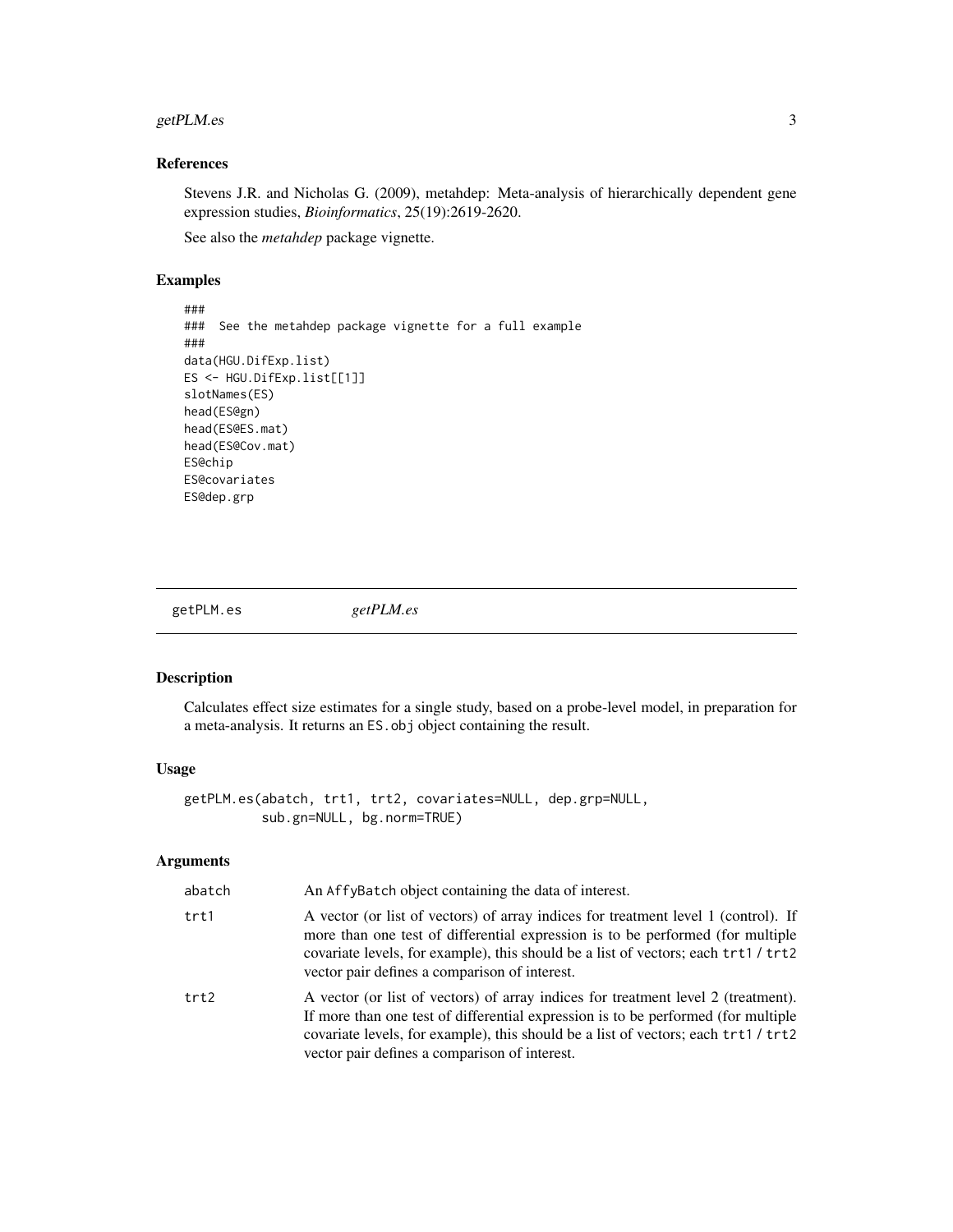| covariates | (optional) A data. frame object representing covariate differences, if any, among<br>the comparisons defined by trt1 / trt2 vector pairs. This data. frame should                                                                                                                                                                                                                 |
|------------|-----------------------------------------------------------------------------------------------------------------------------------------------------------------------------------------------------------------------------------------------------------------------------------------------------------------------------------------------------------------------------------|
|            | have a named column for each covariate to be considered in the meta-analysis,<br>regardless of whether the covariate takes on multiple values in the study rep-<br>resented by the abatch argument. This data, frame must have a row for each<br>comparison of interest, as defined by the trt1 / trt2 vector pairs. Elements of<br>this data. frame should be coded numerically. |
| dep.grp    | (optional) A single numeric value representing the dependence group number<br>assigned to the study. Studies from the same research team may be considered<br>hierarchically dependendent and share the same value.                                                                                                                                                               |
| sub.gn     | (optional) A vector of geneNames (probe set ID's); the probe-level model will<br>only be fit for these probesets. If NULL (default), all probesets are used.                                                                                                                                                                                                                      |
| bg.norm    | (optional) A logical value specifying whether or not to perform background cor-<br>rection and normalization before fitting the probe-level model.                                                                                                                                                                                                                                |

#### Details

For some subset of probesets in a gene expression study, this function calculates the effect size estimates based on Bolstad's probe-level model (Bolstad 2004), as described in Hu et al. (2006). Only two-group comparisons (treatment vs. control, for example) are supported. This is done in preparation for a meta-analysis of multiple gene expression studies.

#### Value

An object of class ES.obj

#### Author(s)

John R. Stevens, Gabriel Nicholas

#### References

Bolstad B. M. (2004), *Low-level Analysis of High-density Oligonucleotide Array Data: Background, Normalization and Summarization*, PhD dissertation, U.C. Berkeley.

Hu P., Greenwood C.M.T., and Beyene J. (2006), Integrative Analysis of Gene Expression Data Including an Assessment of Pathway Enrichment for Predicting Prostate Cancer, *Cancer Informatics* 2006:2 289-300.

Stevens J.R. and Nicholas G. (2009), metahdep: Meta-analysis of hierarchically dependent gene expression studies, *Bioinformatics*, 25(19):2619-2620.

See also the *metahdep* package vignette.

#### Examples

### ### See the metahdep package vignette for a full example ###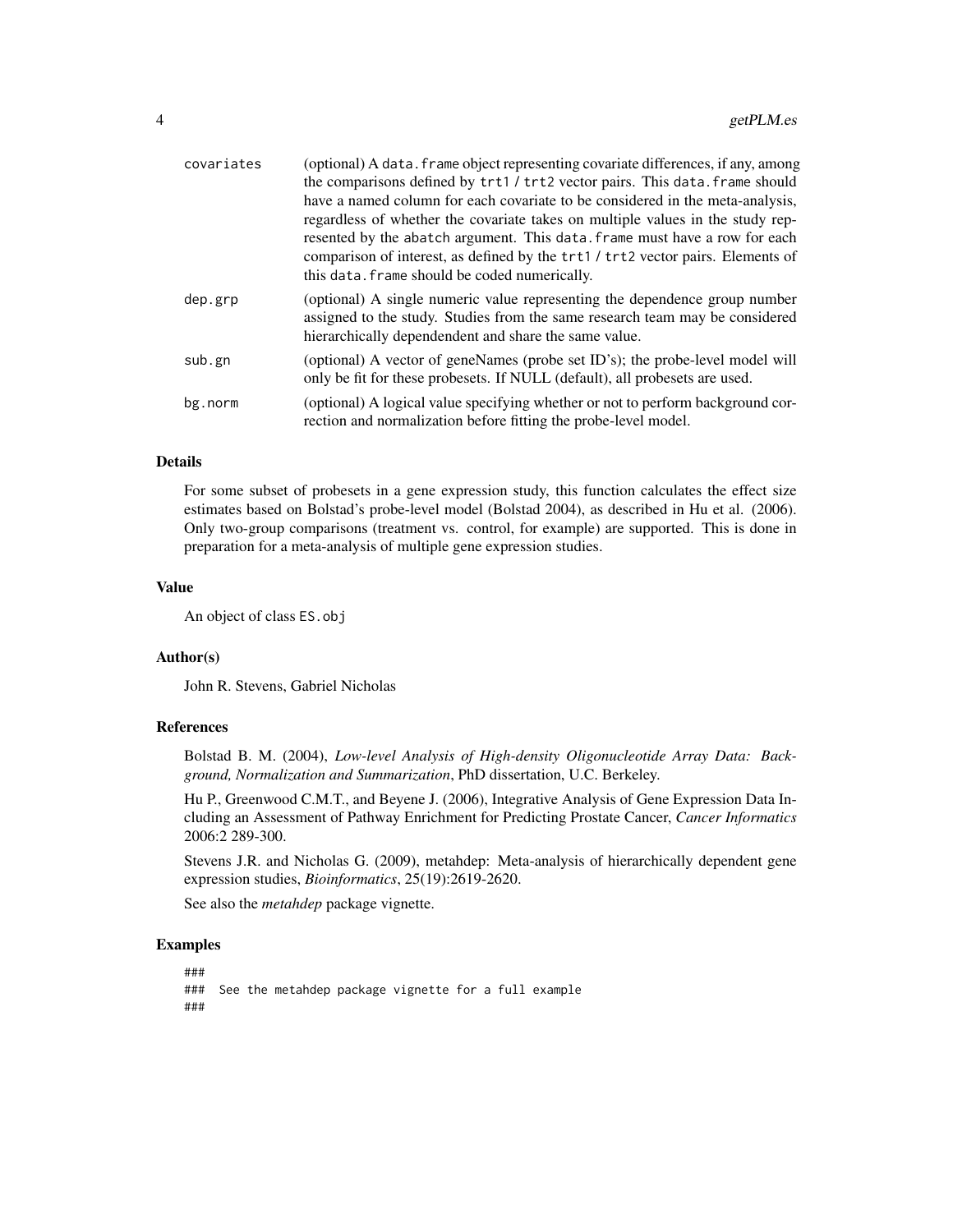<span id="page-4-0"></span>

#### Description

This includes the following four objects:

| gloss.Table1 | a data. frame containing the contents of Table 1 in the paper                          |
|--------------|----------------------------------------------------------------------------------------|
|              | (sample sizes, sample means, sample SDs, and covariate information from each study)    |
| gloss.X      | a matrix representing the design matrix X for the meta-analysis in the paper           |
| gloss.theta  | a vector, representing the effect size estimates as summarized in Table 3 of the paper |
| gloss.V      | a matrix, representing the covariance matrix of effect size estimates, including       |
|              | sampling dependence in off-diagonal elements, as summarized in Table 3 of paper        |

#### Usage

data(gloss)

#### Format

This object contains the four objects described above.

#### Details

This data set summarizes 13 experiments with 18 study reports, all involving the effect of nativelanguage (L1) vocabulary aids on second language (L2) reading comprehension. Some experiments produced multiple study reports, creating a dependence structure among the resulting effect size estimates.

The intended use for these data is to demonstrate the methods coded in the *metahdep* package.

#### References

Stevens J.R. and Taylor A.M. (2009), Hierarchical Dependence in Meta-Analysis, *Journal of Educational and Behavioral Statistics*, 34(1):46-73.

See also the *metahdep* package vignette.

```
data(gloss)
# Look at Table 1
gloss.Table1
```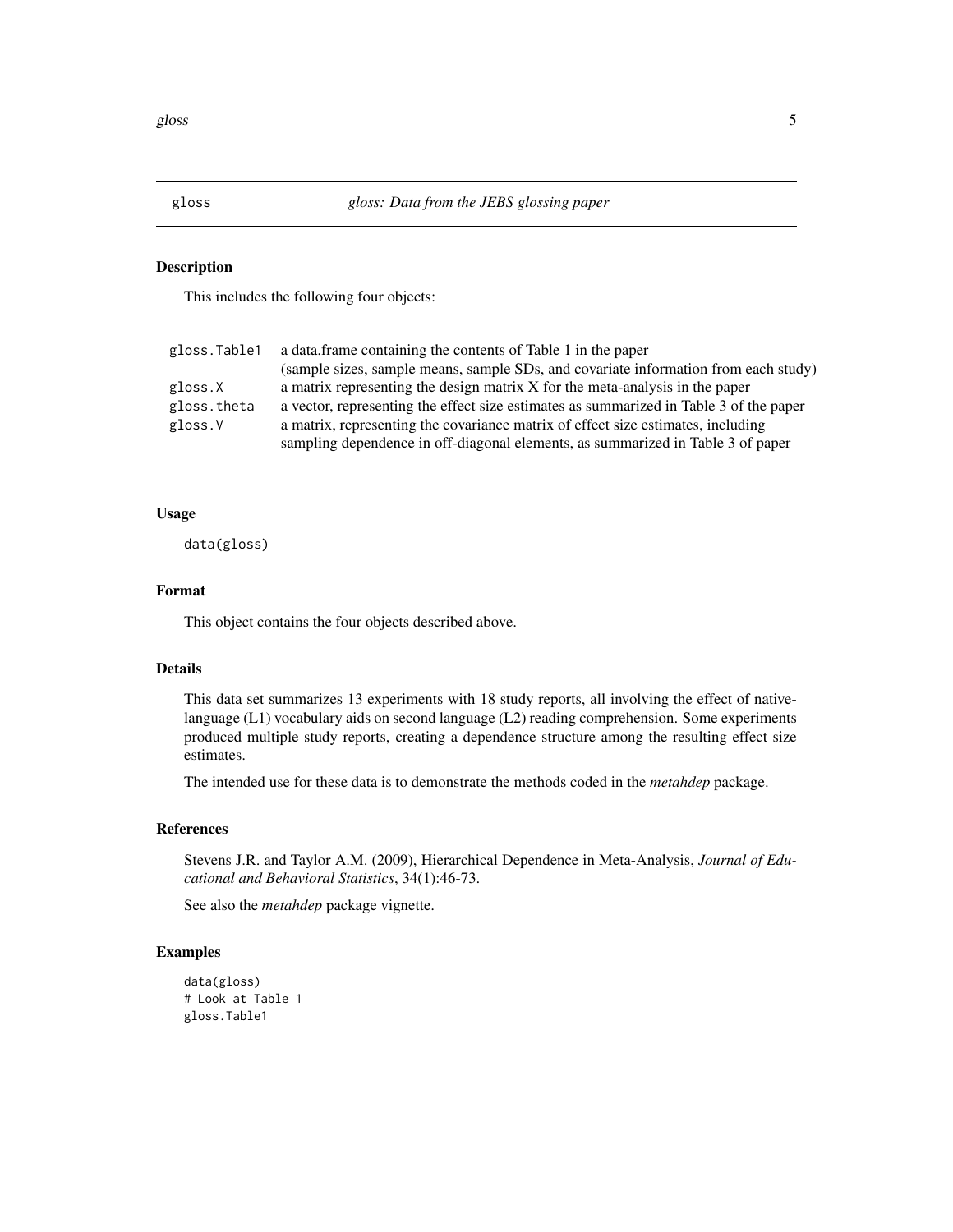<span id="page-5-0"></span>

#### Description

An illustrative example of a list summarizing several studies of gene expression. This is used as an example in the meta-analyis of hierarchically dependent gene expression studies.

#### Usage

```
data(HGU.DifExp.list)
```
#### Format

This object is a list containing 4 ES. obj objects. Each ES. obj object represents the results from a separate gene expression study.

#### Details

This object has been assembled from existing data as an artificial example; see the vignette for details on its construction. In this example, four studies were conducted, and can be summarized as follows:

| Study                       | Lab                         | <b>Tissue</b> | Chip     |
|-----------------------------|-----------------------------|---------------|----------|
|                             |                             | 0             | hgu133a  |
| 1                           |                             | 1             | hgu133a  |
| $\mathcal{D}_{\mathcal{L}}$ |                             | 0             | hgu95a   |
| 3                           | $\mathcal{D}_{\mathcal{L}}$ | 0             | hgu95av2 |
|                             | κ                           |               | hgu133b  |

Notice that study 1 involved two tissue types. The vignette shows how this example supposes that sampling dependence was introduced in study 1 by fitting a gene-specific model with both tissue types simultaneously. Hierarchical dependence is also present in these data because studies 1 and 2 were conducted by the same lab. Each element of HGU.DifExp.list is an ES.obj object in the same format as returned by the getPLM.es() function. Look at the elements of the list (and the vignette) to get an idea of how the data should be laid out.

The intended use for these data is to demonstrate a meta-analysis procedure that accounts for hierarchical dependence between studies. The idea is that results from different studies from the same lab might be dependent. This is an example object that is to be passed as an argument to the metahdep.format() function.

#### References

Stevens J.R. and Nicholas G. (2009), metahdep: Meta-analysis of hierarchically dependent gene expression studies, *Bioinformatics*, 25(19):2619-2620.

See also the *metahdep* package vignette.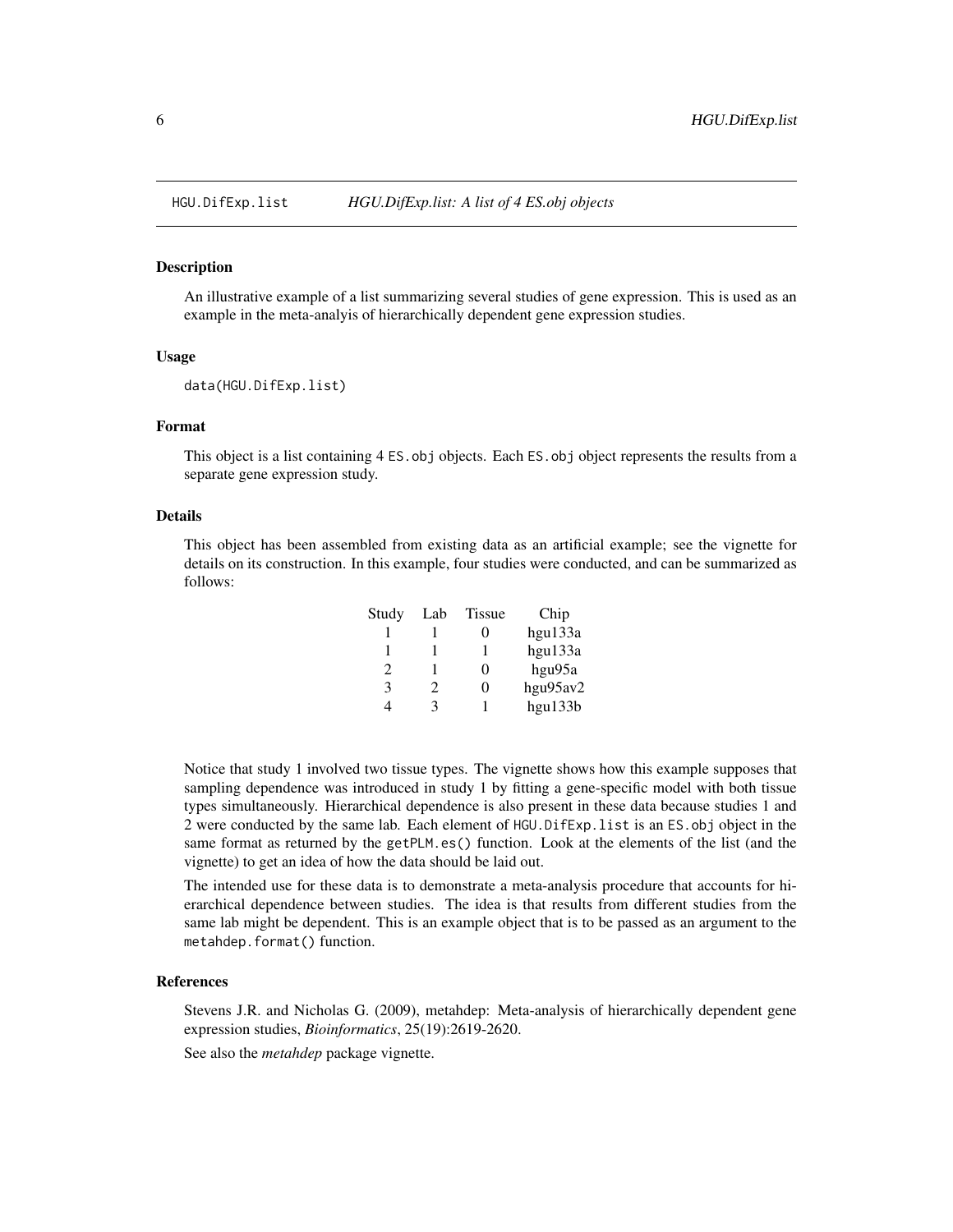#### <span id="page-6-0"></span>HGU.newnames 7

#### Examples

```
data(HGU.DifExp.list)
head(HGU.DifExp.list[[1]]@ES.mat)
HGU.DifExp.list[[1]]@covariates
## etc.
```
HGU.newnames *HGU.newnames*

#### Description

An illustrative example of a data.frame with 3 columns. The first column is named "chip", the second "old.name", and the third "new.name". The rows each hold the name of a chip type, a chip-specific probeset name, and a common name used to match probesets across different chip versions.

#### Usage

data(HGU.newnames)

#### Format

A data.frame with observations on the following 3 variables for a subset of probesets on different chip types.

- chip a character vector specifying the chip type
- old.name a character vector specifying the probeset name on the chip type
- new.name a character vector specifying the common identifier, such as an Entrez Gene ID, for the probeset on the chip type

#### Details

This is an example of a newnames argument that is required by the metahdep.format function. When paired with a list of ES.obj class objects (see HGU.DifExp.list) this allows the metahdep.format() function to assemble all of the information from all of the studies for a specific gene. The new.name is a 'common' identifier, e.g., an Entrez Gene ID. Different studies may use different chip types, or different versions of chips, where information for a gene with a particular Entrez Gene ID may have a different probeset name on each chip type. This newnames argument is meant to facilitate the matching of gene information across different chip types. See the *metahdep* package vignette for more details on the construction of this object.

#### References

Stevens J.R. and Nicholas G. (2009), metahdep: Meta-analysis of hierarchically dependent gene expression studies, *Bioinformatics*, 25(19):2619-2620.

See also the *metahdep* package vignette.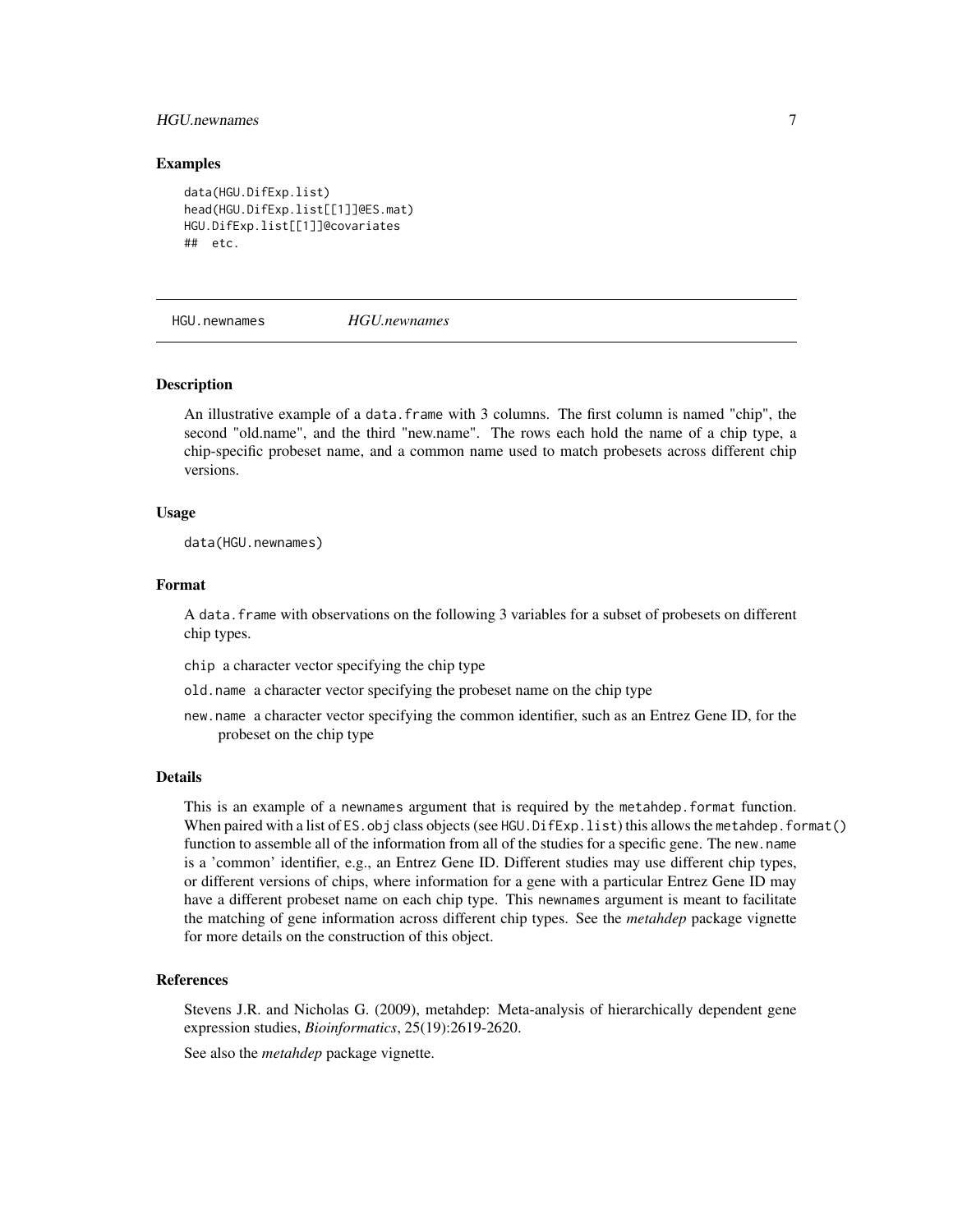#### Examples

data(HGU.newnames) head(HGU.newnames)

HGU.prep.list *HGU.prep.list*

#### Description

An illustrative example of a list, where each element is a metaprep class object with data for a particular gene. It comes from the study data held within the HGU.DifExp.list object.

#### Usage

data(HGU.prep.list)

#### Format

This object is a list of metaprep objects.

#### Details

Each element of HGU.prep.list is a gene-specific object of class metaprep.

HGU.prep.list is an example of an object created by the metahdep.format() function; see the help file for the metahdep.format() function and the *metahdep* package vignette for details on its construction. HGU.prep.list is an example object used as an argument to the metahdep() function. The individual elements of this object can be extracted and passed as arguments to the more general meta-analysis functions, metahdep.HBLM(), metahdep.REMA(), and metahdep.FEMA().

#### References

Stevens J.R. and Nicholas G. (2009), metahdep: Meta-analysis of hierarchically dependent gene expression studies, *Bioinformatics*, 25(19):2619-2620.

See also the *metahdep* package vignette.

#### Examples

```
data(HGU.prep.list)
HGU.prep.list[[7]]
```
## etc...

<span id="page-7-0"></span>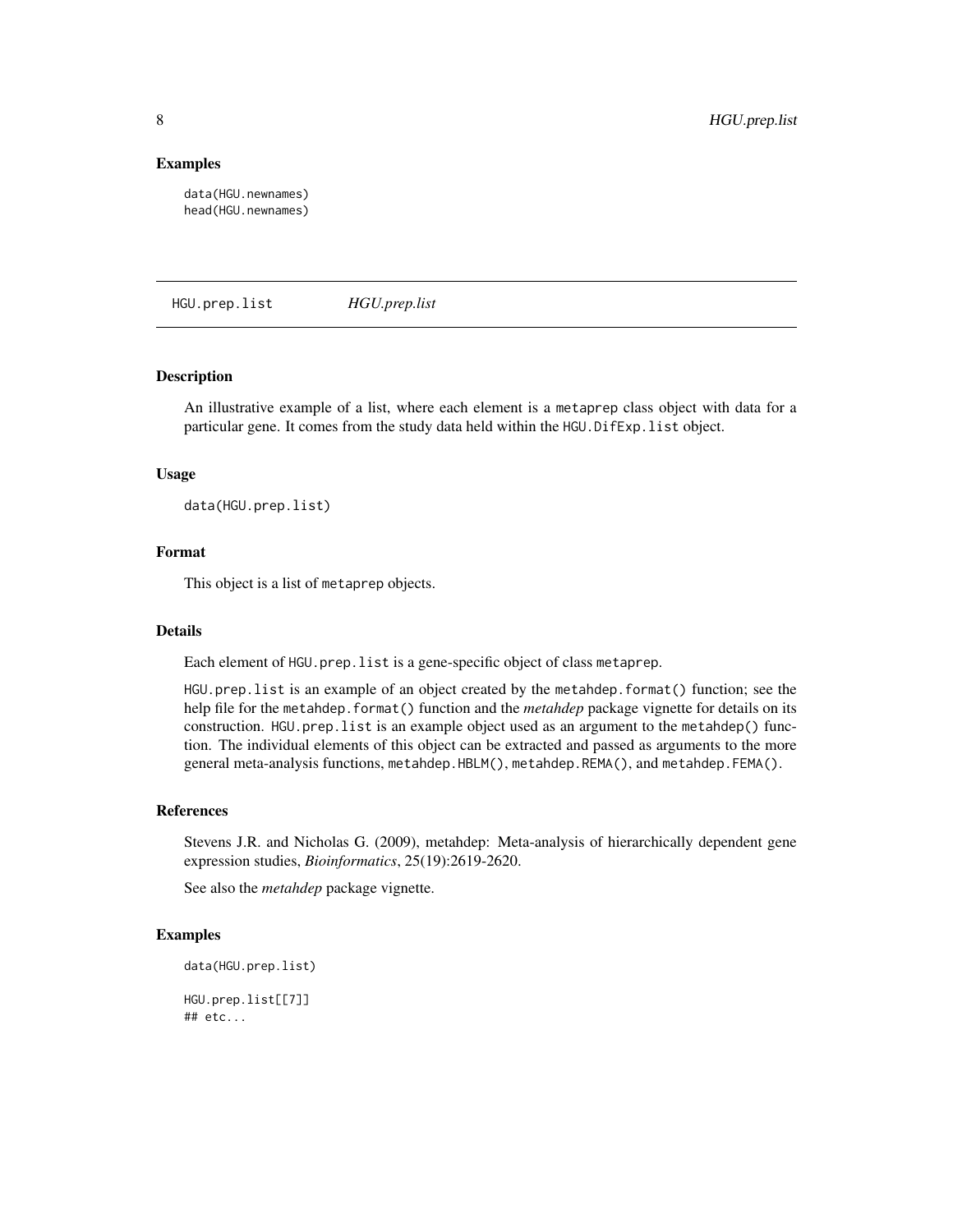<span id="page-8-0"></span>metahdep *metahdep*

#### Description

Takes a list of metaprep objects and performs the specified meta-analysis on each element. Intended mainly for meta-analyzing the results of multiple gene expression studies.

#### Usage

```
metahdep(prep.list, genelist = NULL, method = "HBLM", n = 10, m = 10,
         center.X = FALSE, delta.split = FALSE, return.list = FALSE,
         two.sided = TRUE)
```
#### Arguments

| prep.list   | A list of metaprep class objects as returned by the metahdep. format() func-<br>tion.                                                                                                                                                                                                                                                                                                            |
|-------------|--------------------------------------------------------------------------------------------------------------------------------------------------------------------------------------------------------------------------------------------------------------------------------------------------------------------------------------------------------------------------------------------------|
| genelist    | (optional) A subsetting parameter. A vector of gene/probeset names on which<br>to perform the meta-analyses.                                                                                                                                                                                                                                                                                     |
| method      | (optional) One of: "FEMA" - fixed effects meta-analysis, "REMA" - random ef-<br>fects meta-analysis, or "HBLM" - hierarchical Bayes linear model. This defaults<br>to "HBLM".                                                                                                                                                                                                                    |
| n           | (optional) An even integer specifying the number of steps to take over each quar-<br>tile in the numerical integration over tau when doing HBLM. See metahdep. HBLM.                                                                                                                                                                                                                             |
| m           | (optional) An even integer specifying the number of steps to take in the numeri-<br>cal integration over varsigma (given tau) when doing HBLM. See metahdep. HBLM.                                                                                                                                                                                                                               |
| center.X    | (optional) A logical value specifying whether or not to center the columns of the<br>covariate matrices. If TRUE, then for the covariate matrix of each metaprep ob-<br>ject, the mean each non-intercept column will be subtracted from every element<br>in the column prior to the meta-analysis. This changes the interpretation of the<br>intercept coefficient estimate from the model fit. |
| delta.split | (optional) A logical value specifying whether or not to account for hierarchical<br>dependence via delta-splitting. Only used in methods "REMA" and "HBLM".<br>If TRUE, then each metaprep object must include a dependence matrix M.                                                                                                                                                            |
| return.list | (optional) A logical value specifying whether to return the results as a list of<br>lists rather than as a data. frame. The default is FALSE.                                                                                                                                                                                                                                                    |
| two.sided   | (optional) A logical value specifying whether to transform the posterior prob-<br>abilities from the HBLM method. The default TRUE returns 2-sided p-values<br>for the parameter estimates for convenience in interpretation. If this is set to<br>FALSE, then it will return 1-sided posterior probabilities representing P( beta[j]<br>$> 0$   data).                                          |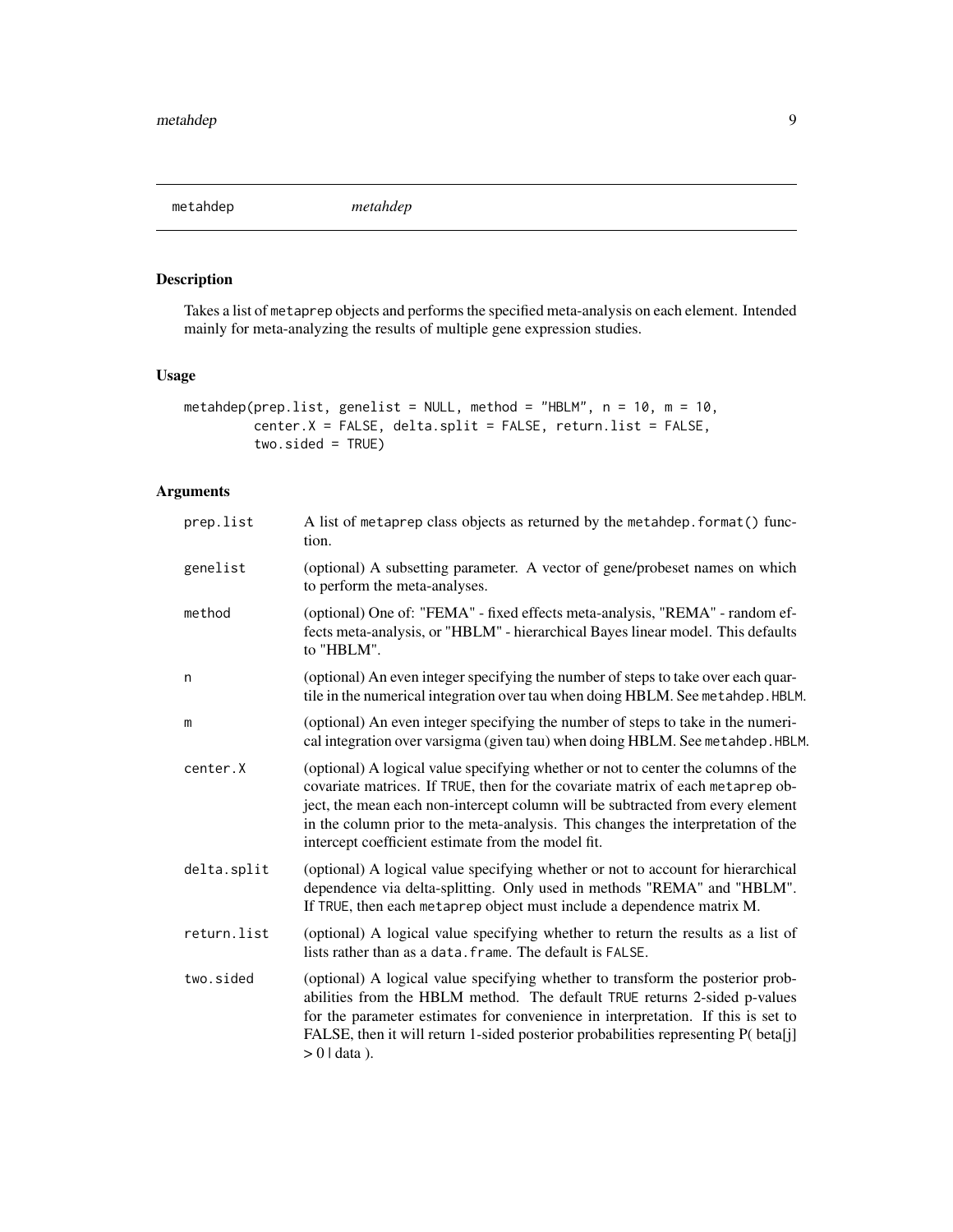Value

Returns a data. frame by default. The exact contents of the data. frame will vary depending on the method argument. The row names of the data.frame will be the gene names from the prep.list argument. For all method options, the first several columns of the resulting data.frame will be the model parameter estimates (beta hats). The next group of columns will be the elements of the variance/covariance matrix for the beta hats. The next group of columns will be the p-values for the parameter estimates. The remaining columns will change depending on the method.

For FEMA (and REMA), the remaining columns are the Q statistic and its p-value – testing for model homogeneity.

For HBLM, the remaining columns are the posterior mean and variance of tau, the posterior mean and variance of varsigma, and the posterior covariance of tau and varsigma.

All columns in the data. frame have meaningful names to aid their interpretation.

#### Author(s)

John R. Stevens, Gabriel Nicholas

#### References

Stevens J.R. and Doerge R.W. (2005), A Bayesian and Covariate Approach to Combine Results from Multiple Microarray Studies, *Proceedings of Conference on Applied Statistics in Agriculture*, pp. 133-147.

Stevens J.R. and Nicholas G. (2009), metahdep: Meta-analysis of hierarchically dependent gene expression studies, *Bioinformatics*, 25(19):2619-2620.

Stevens J.R. and Taylor A.M. (2009), Hierarchical Dependence in Meta-Analysis, *Journal of Educational and Behavioral Statistics*, 34(1):46-73.

See also the *metahdep* package vignette.

```
data(HGU.prep.list)
```

```
## do FEMA and REMA, and view the results
FEMA.results <- metahdep(HGU.prep.list, method="FEMA", center.X=TRUE)
head(FEMA.results)
```

```
REMA.results <- metahdep(HGU.prep.list, method="REMA", center.X=TRUE)
head(REMA.results)
```

```
## get a small subset of genes
## some of these may not be suitable for all methods
## (there may not be enough data for that gene)
data(HGU.newnames)
set.seed(123)
gene.subset <- sample(HGU.newnames$new.name, 50)
```

```
## view results from REMA and HBLM with delta splitting on subset of genes
REMA.dsplit.results <- metahdep(HGU.prep.list, method="REMA",
```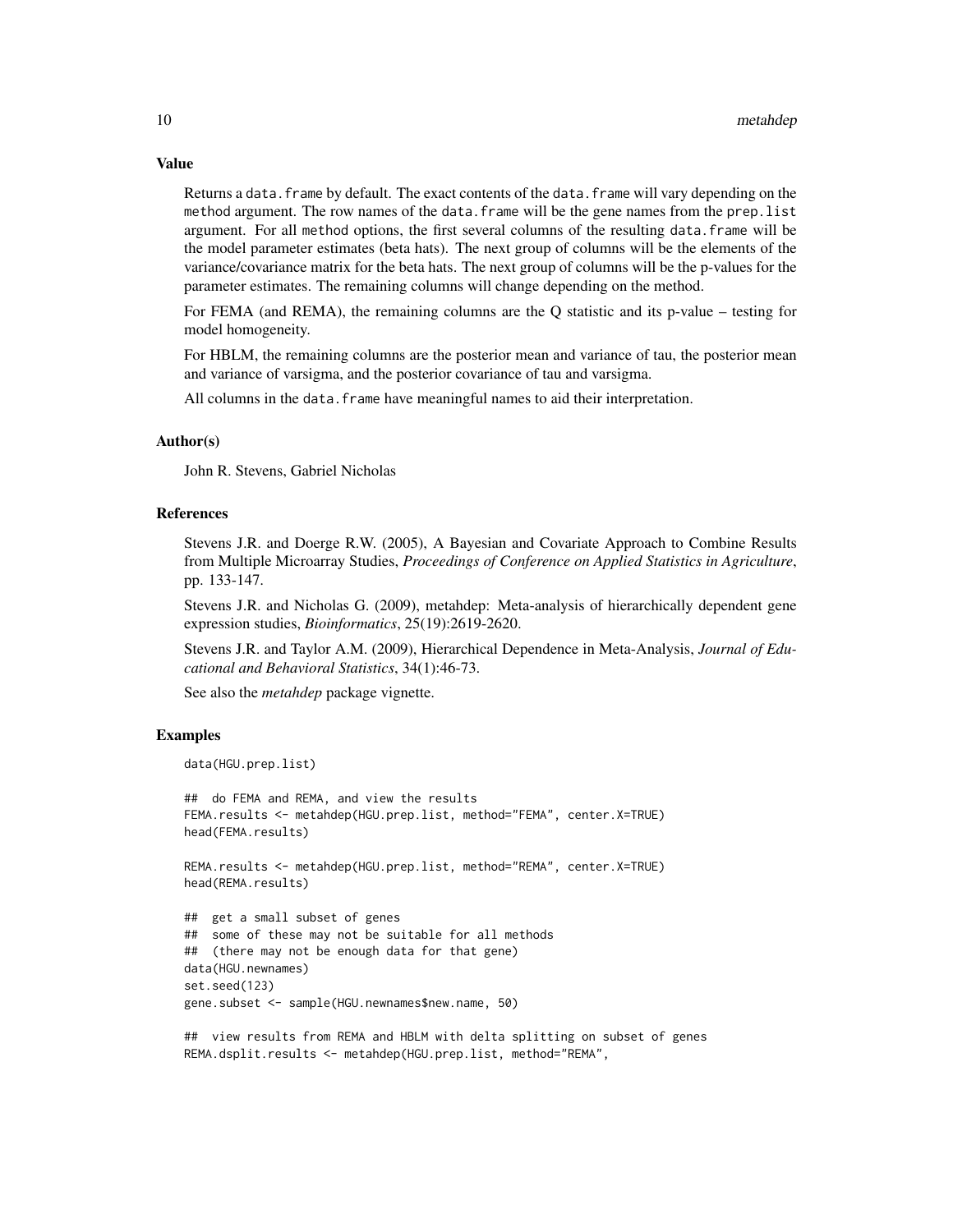#### <span id="page-10-0"></span>metahdep.FEMA 11

```
genelist=gene.subset, delta.split=TRUE, center.X=TRUE)
head(REMA.dsplit.results)
HBLM.dsplit.results <- metahdep(HGU.prep.list, method="HBLM",
 genelist=gene.subset, delta.split=TRUE, center.X=TRUE)
head(HBLM.dsplit.results)
```
metahdep.FEMA *metahdep.FEMA*

#### Description

Performs a fixed effects linear model meta-analysis. It returns a list containing the results.

#### Usage

```
metahdep.FEMA(theta, V, X, meta.name = "meta-analysis",
             center.X = FALSE)
```
#### Arguments

| theta     | A vector of effect size estimates from multiple studies.                                                                                                                                                                                                                                                      |
|-----------|---------------------------------------------------------------------------------------------------------------------------------------------------------------------------------------------------------------------------------------------------------------------------------------------------------------|
| V         | The variance/covariance matrix for the ta. Typically, this will be block diagonal<br>(to represent any sampling dependence).                                                                                                                                                                                  |
| X         | A matrix of covariates for the ta. At the very least, this must consist of an<br>intercept term. Other covariates can be included, but there must be more rows<br>than columns in this covariate matrix.                                                                                                      |
| meta.name | (optional) A name field for bookkeeping. This can be any character string.                                                                                                                                                                                                                                    |
| center.X  | (optional) A logical value specifying whether or not to center the columns of X.<br>If TRUE, then the mean from each column will be subtracted from every element<br>in that column (but not for the intercept). This changes the interpretation of the<br>intercept coefficient estimate from the model fit. |

#### Details

Takes a vector of effect size estimates, a variance/covariance matrix, and a covariate matrix, and fits a fixed effects linear model meta-analysis. When a meta-analysis is to be performed for gene expression data (on a per-gene basis), the metahdep() function calls this function for each gene separately.

#### Value

A list with the following named components:

| beta.hats  | A vector of model estimates for the covariates given by X (it may be a scalar, |
|------------|--------------------------------------------------------------------------------|
|            | i.e., a vector of length $1$ )                                                 |
| cov.matrix | The variance/covariance matrix for the beta, hats estimate(s)                  |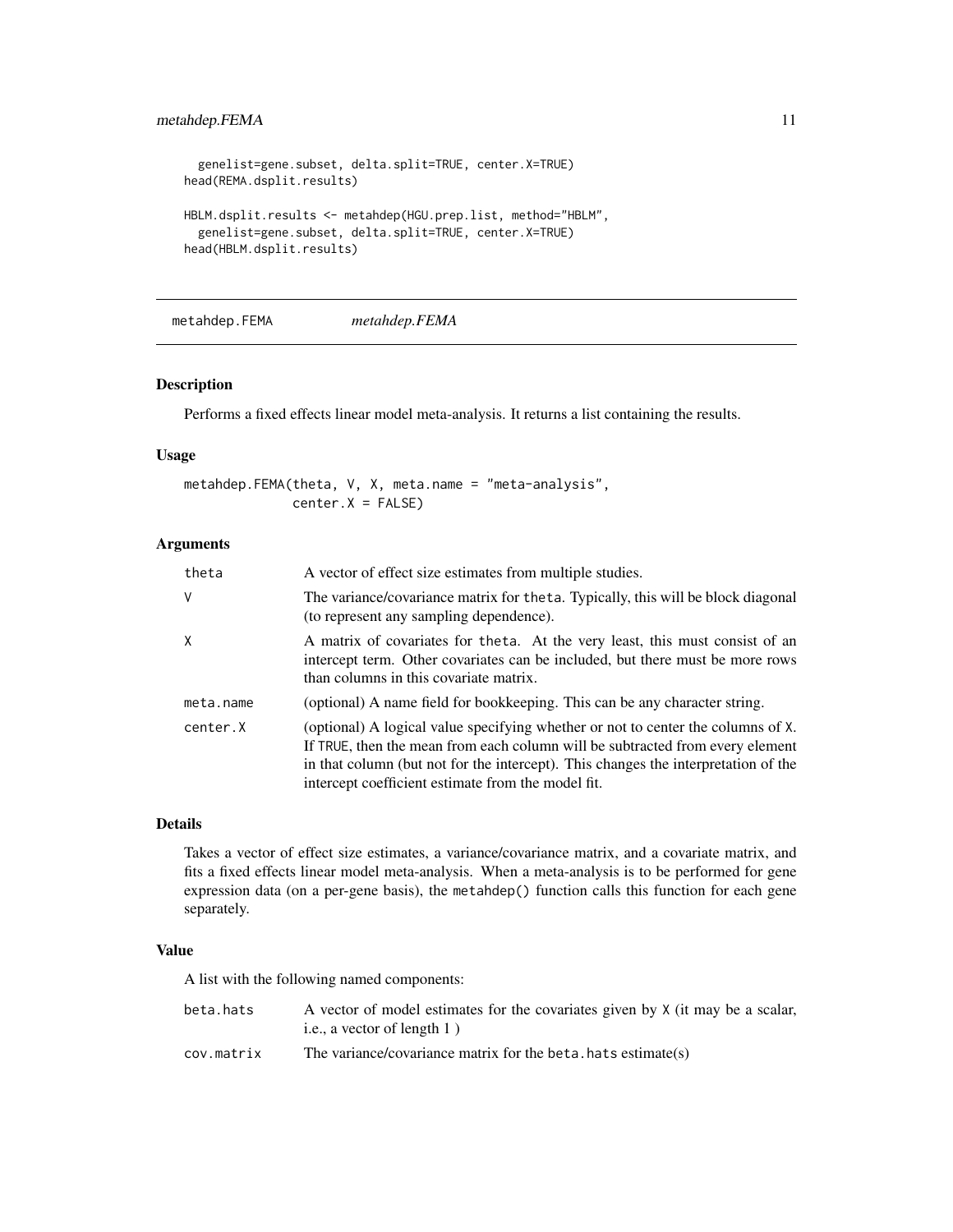| beta.hat.p.values |                                                                            |
|-------------------|----------------------------------------------------------------------------|
|                   | The $[two-sided]$ p-value(s) for the beta. hats estimate(s)                |
|                   | The statistic used to test for model homogeneity / model mis-specification |
| Q.p.value         | The p-value for 0                                                          |
| name              | An optional name field                                                     |

#### Author(s)

John R. Stevens, Gabriel Nicholas

#### References

Hedges L. V. and Olkin I (1985), *Statistical methods for meta-analysis*, San Diego, CA: Academic Press.

Stevens J.R. and Doerge R.W. (2005), Combining Affymetrix Microarray Results, *BMC Bioinformatics* 6:57.

Stevens J.R. and Taylor A.M. (2009), Hierarchical Dependence in Meta-Analysis, *Journal of Educational and Behavioral Statistics*, 34(1):46-73.

See also the *metahdep* package vignette.

```
###
### Example 1: gene expression data
### - this uses one gene from the HGU.prep.list object
# load data and extract components for meta-analysis (for one gene)
data(HGU.prep.list)
gene.data <- HGU.prep.list[[7]]
theta <- gene.data@theta
V <- gene.data@V
X <- gene.data@X
gene.name <- gene.data@gene
# fit a regular FEMA (no hierarchical dependence)
results <- metahdep.FEMA(theta, V, X, meta.name=gene.name, center.X=TRUE)
results
###
### Example 2: glossing data
### - this produces part of Table 5 in the Stevens and Taylor JEBS paper.
data(gloss)
FEMA <- metahdep.FEMA(gloss.theta, gloss.V, gloss.X, center.X=TRUE)
round(cbind( t(FEMA$beta.hats), t(FEMA$beta.hat.p.values)),4)
```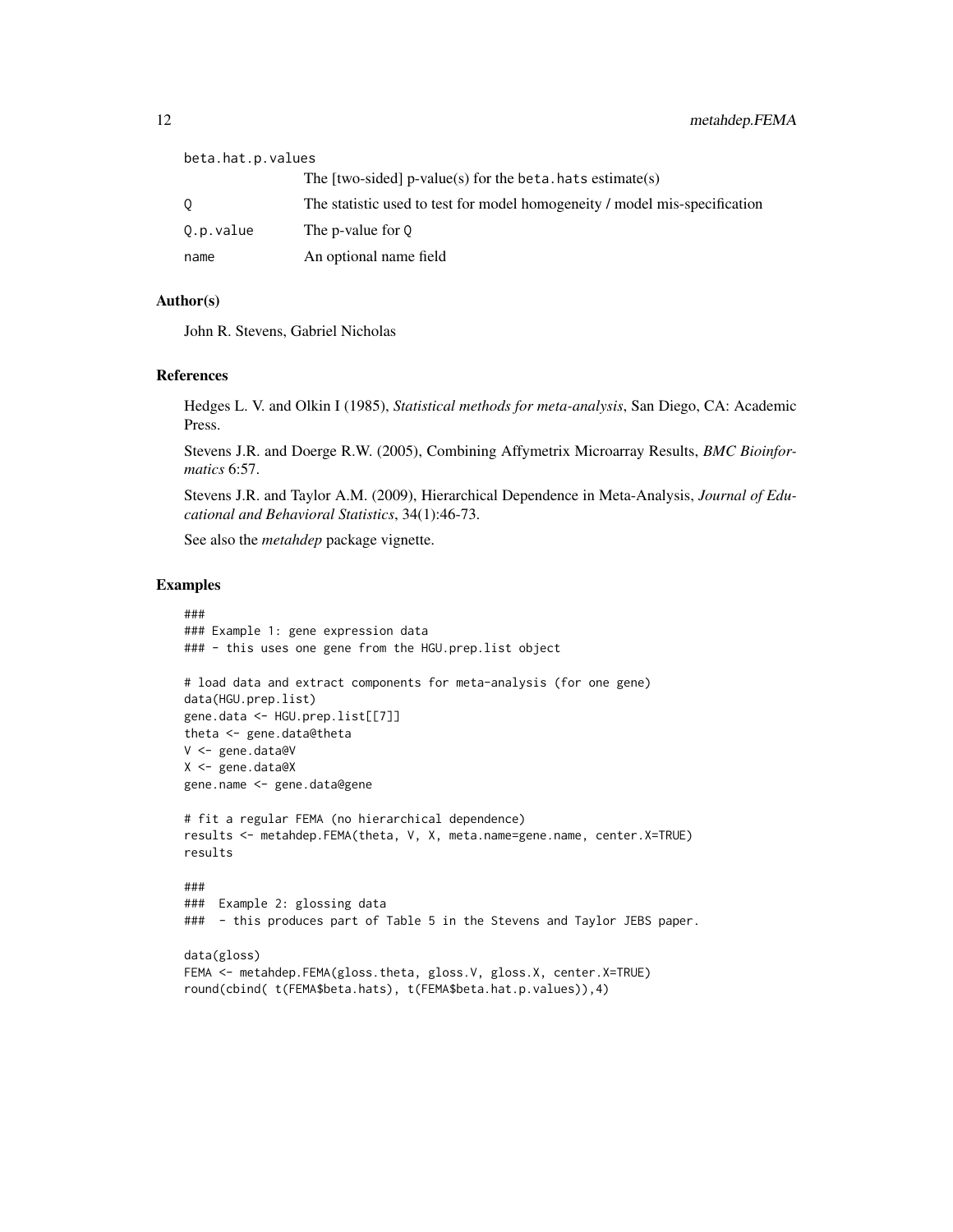<span id="page-12-0"></span>metahdep.format *metahdep.format*

#### Description

This function is intended to facilitate the meta-analysis of multiple gene expression studies. This function takes the results from a number of studies and collects together the data for each gene, in preparation for a meta-analysis.

#### Usage

```
metahdep.format(ES.obj.list, newnames, min.var = 0.0001,
                include.row.indices = FALSE, show.warnings = FALSE,
                pd.verify = FALSE)
```
#### Arguments

| ES.obj.list         | A list object containing the results from multiple gene expression studies. Each<br>element of the list is an object of class ES. obj.                                                                                                                                                                                                                                                                                                                                                                                                                                                                                                                                                                                                                                                 |
|---------------------|----------------------------------------------------------------------------------------------------------------------------------------------------------------------------------------------------------------------------------------------------------------------------------------------------------------------------------------------------------------------------------------------------------------------------------------------------------------------------------------------------------------------------------------------------------------------------------------------------------------------------------------------------------------------------------------------------------------------------------------------------------------------------------------|
| newnames            | A data. frame object that describes how to merge the results from different<br>studies. It must have 3 columns, and a row for each probeset to be consid-<br>ered. The first column must be named "chip" and contain a name of a chip<br>version used in one of the studies, corresponding to the "chip" slots of the<br>ES.obj.list argument. The second column must be named "old.name" and<br>must hold the chip-specific name for each probeset. The third column must be<br>named "new.name" and should hold the general name (Entrez ID, for example)<br>that can be used to identify common probesets on the different chip versions.<br>See the HGU. newnames object in the given example code (and its creation in the<br>vignette) for guidance on how to build this object. |
| min.var             | (optional) A positive real number that acts as a lower bound on the allowed<br>variances for any measure of differential expression. This might be used to<br>guard against specious claims of significance due to naturally low variance.                                                                                                                                                                                                                                                                                                                                                                                                                                                                                                                                             |
| include.row.indices |                                                                                                                                                                                                                                                                                                                                                                                                                                                                                                                                                                                                                                                                                                                                                                                        |
|                     | (optional) A logical value to determine whether or not to include the study and<br>row indices for the data for each gene in the returned list of metaprep objects.<br>Only used for debugging purposes, and so defaults to FALSE.                                                                                                                                                                                                                                                                                                                                                                                                                                                                                                                                                     |
| show.warnings       | (optional) A logical value to determine whether or not to display warnings in<br>certain situations, like if a gene is expected in a particular study but not found,<br>or if a gene is not found in any study, or on some other instances. This may<br>sometimes cause a large number of uninteresting warnings to be displayed, and<br>so defaults to FALSE.                                                                                                                                                                                                                                                                                                                                                                                                                         |
| pd.verify           | (optional) A logical value to determine whether or not to check the generated<br>variance/covariance matrix for positive-definiteness. Since this should always<br>be the case, this would indicate a problem somewhere in the data - more specif-<br>ically, in the covariance values of one of the studies in the ES. obj. list argu-<br>ment. Used primarily for debugging, and so defaults to FALSE.                                                                                                                                                                                                                                                                                                                                                                               |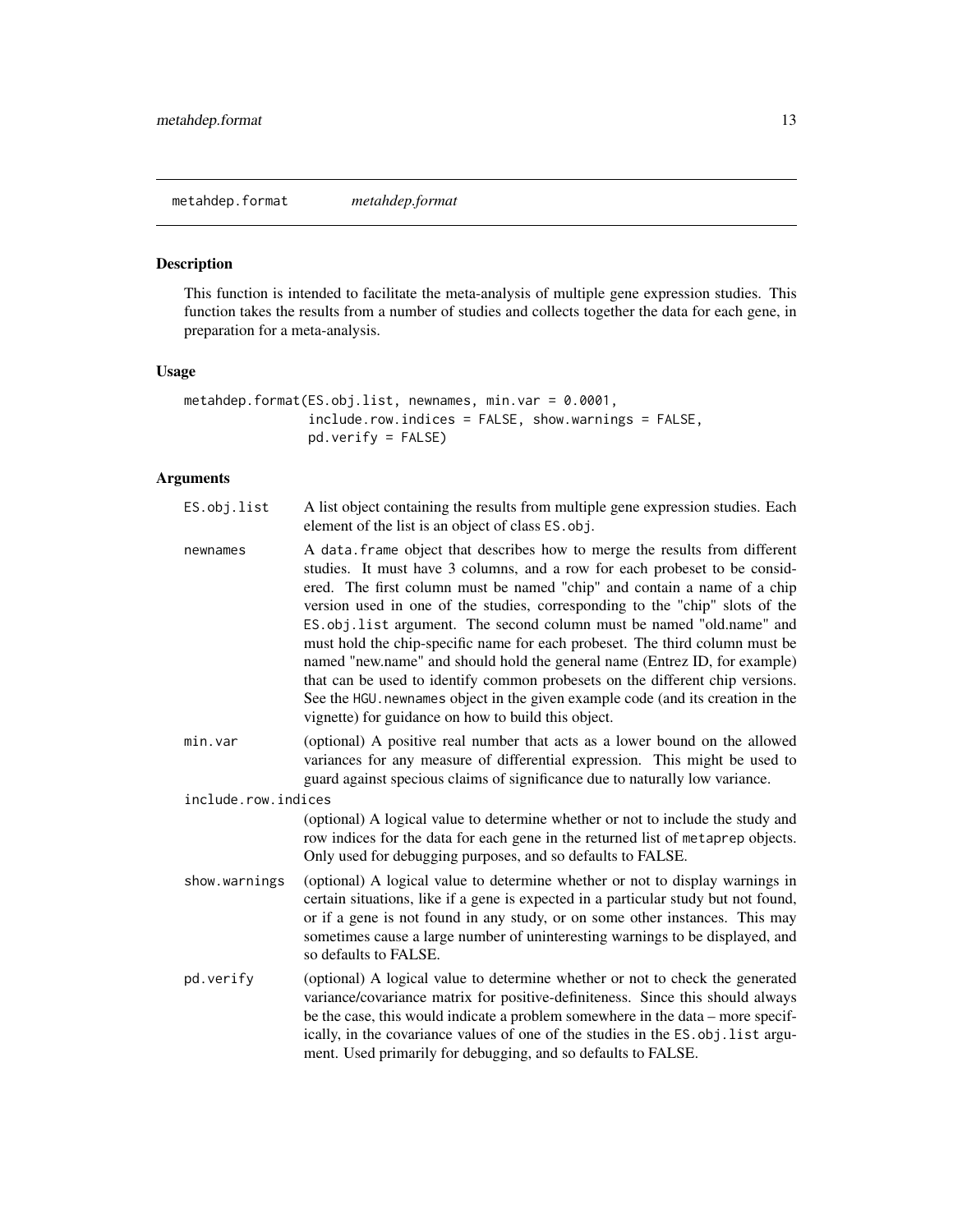#### Details

Each element of the returned list is a metaprep object summarizing effect size data for a single gene. This list of metaprep gene information is passed to the metahdep() function for meta-analysis.

#### Value

A list, where each element is a gene-specific object of class metaprep.

#### Author(s)

John R. Stevens, Gabriel Nicholas

#### References

Stevens J.R. and Nicholas G. (2009), metahdep: Meta-analysis of hierarchically dependent gene expression studies, *Bioinformatics*, 25(19):2619-2620.

See also the *metahdep* package vignette.

#### Examples

```
## load a pre-made list of ES.obj's and newnames data.frame. These objects hold
## data in a format suitable for use in the metahdep.format function.
data(HGU.DifExp.list)
data(HGU.newnames)
## now call the format function;
## this may take anywhere from several seconds to several minutes,
## depending on the speed of the computer and the number of genes under
## consideration
HGU.prep.list <- metahdep.format(HGU.DifExp.list, HGU.newnames)
```
metahdep.HBLM *metahdep.HBLM*

#### Description

Performs a meta-analysis by fitting a hierarchical Bayes linear model, allowing for hierarchical dependence.

#### Usage

```
metahdep.HBLM(theta, V, X, M = NULL, dep.groups = NULL,
              meta.name = "meta-analysis", center.X = FALSE,
              delta.split = FALSE, n = 10, m = 10,
              two.sided = FALSE)
```
<span id="page-13-0"></span>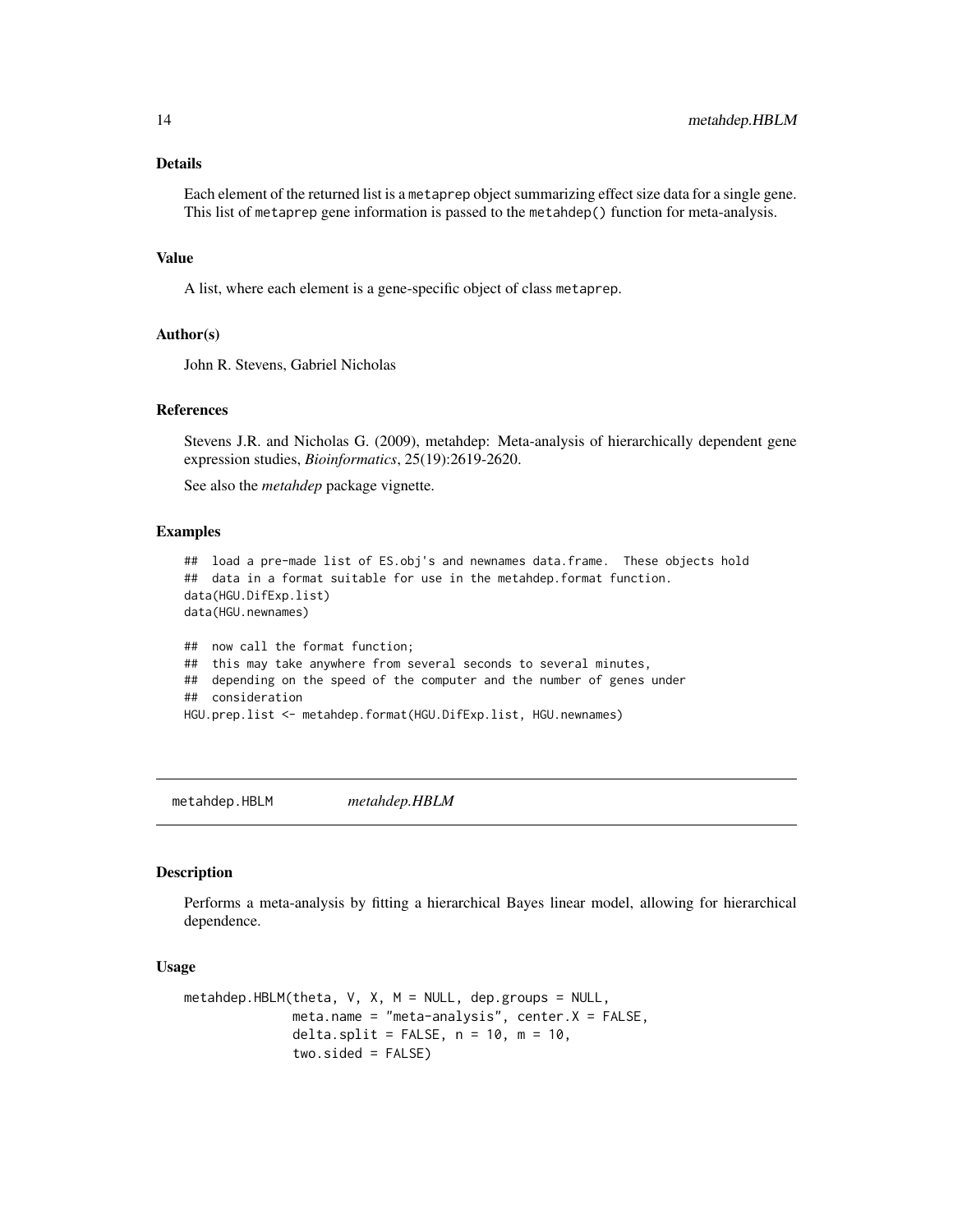#### Arguments

| theta       | A vector of effect size estimates from multiple studies.                                                                                                                                                                                                                                                                             |
|-------------|--------------------------------------------------------------------------------------------------------------------------------------------------------------------------------------------------------------------------------------------------------------------------------------------------------------------------------------|
| $\vee$      | The variance/covariance matrix for the ta. Typically, this will be block diagonal<br>(to represent any sampling dependence).                                                                                                                                                                                                         |
| X           | A matrix of covariates for theta. At the very least, this must consist of an<br>intercept term. Other covariates can be included, but there must be more rows<br>than columns in this covariate matrix.                                                                                                                              |
| M           | (optional) Used when delta.split=TRUE. A block-diagonal matrix describing<br>the hierarchical dependence for the studies (theta). One of two ways to spec-<br>ify this is by using the metahdep. format() function; the other is to use the<br>get.M() function.                                                                     |
| dep.groups  | (optional) Used when delta.split=TRUE. A list of vectors/scalars describing<br>the hierarchical dependence groups for the studies (theta). This is an alternative<br>to passing an M matrix.                                                                                                                                         |
| meta.name   | (optional) A name field for bookkeeping. This can be any character string.                                                                                                                                                                                                                                                           |
| center.X    | (optional) A logical value specifying whether or not to center the columns of X.<br>If TRUE, then the mean from each column will be subtracted from every element<br>in that column (but not for the intercept). This changes the interpretation of the<br>intercept coefficient estimate from the model fit.                        |
| delta.split | (optional) A logical value specifying whether or not to account for hierarchical<br>dependence (i.e., perform delta-splitting). If TRUE, then the user needs to pass<br>either a dependence matrix M, or a dep. groups list; i.e., one of M or dep. groups<br>is REQUIRED when delta.split=TRUE.                                     |
| n           | (optional) An even integer telling how many steps to use when doing the nu-<br>merical integration over tau, the square root of the between-study hierarchical<br>variance. The integration is done on the log-logistic prior, split into the 4 quar-<br>tiles. This number n specifies how many steps to take within each quartile. |
| m           | (optional) An even integer telling how many steps to use when doing the nu-<br>merical integration over varsigma (given tau), the between-study hierarchical<br>covariance. This is only used when delta. split=TRUE. The integration is done<br>on the uniform prior, for each value of tau.                                        |
| two.sided   | (optional) A logical value to determine whether to return the 2-sided p-values or<br>default [one-sided positive] posterior probabilities for the parameter estimates.                                                                                                                                                               |

#### Details

Takes a vector of effect size estimates, a variance/covariance matrix, and a covariate matrix, and fits a hierarchical Bayes linear model. If delta.split=TRUE, then it performs delta-splitting to account for hierarchical dependence among studies. The main parameters (beta) are given normal priors, the square root of the hierarchical variance (tau) is given a log-logistic prior, and the hierarchical covariance (varsigma) is given a uniform prior; see the Stevens and Taylor reference for details. When a meta-analysis is to be performed for gene expression data (on a per-gene basis), the metahdep() function calls this metahdep.HBLM function for each gene separately.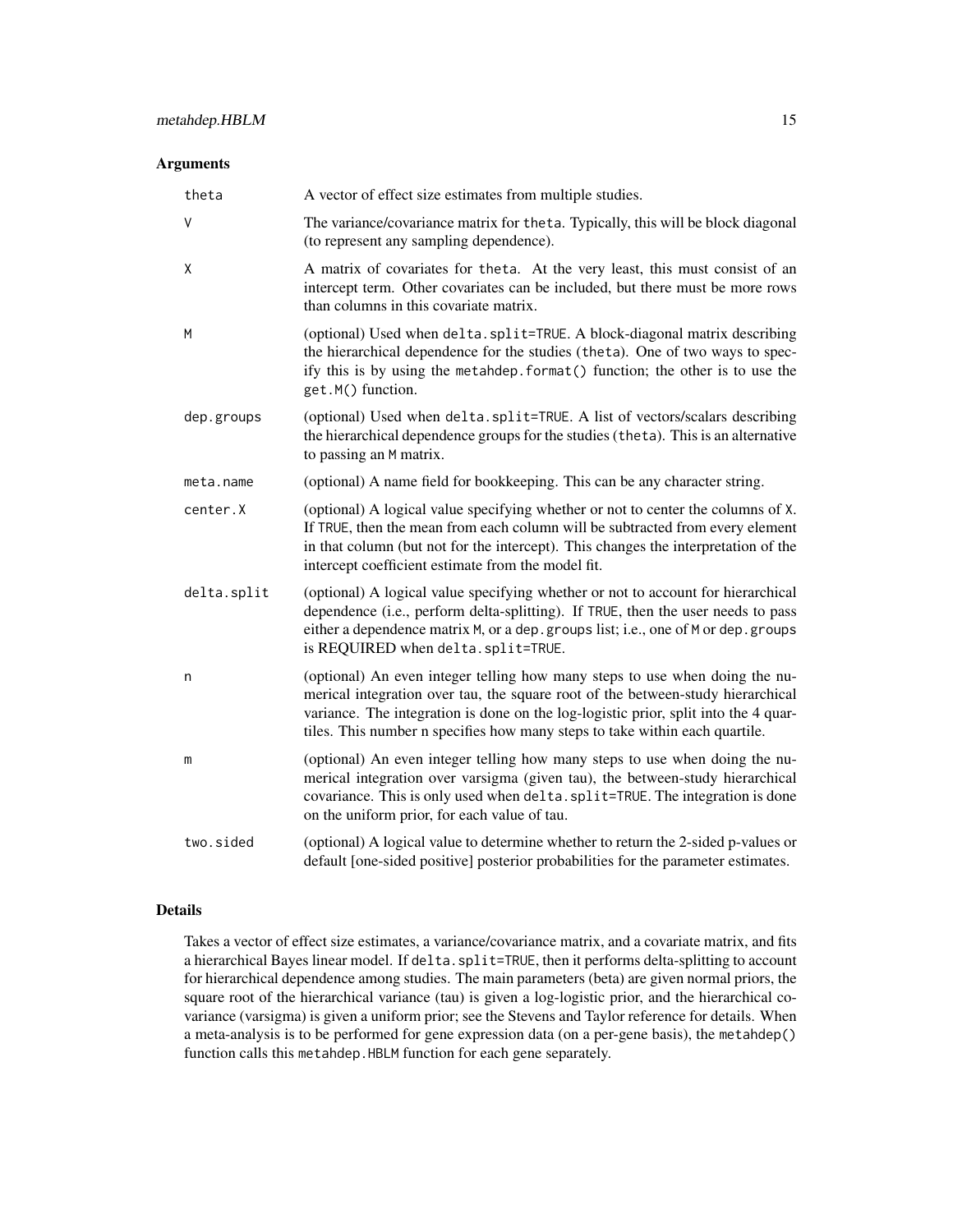A list, with the following named components:

| beta.hats                       | A vector of model estimates for the covariates given by X (it may be length 1 i.e.<br>scalar)                                            |  |
|---------------------------------|------------------------------------------------------------------------------------------------------------------------------------------|--|
| cov.matrix<br>beta.hat.p.values | The variance/covariance matrix for the beta, hats vector                                                                                 |  |
|                                 | The $p$ -value $(s)$ for the beta. hats estimate $(s)$                                                                                   |  |
| tau.hat                         | The posterior mean for tau (not tau-square). An estimate for tau-square is<br>$E$ (square(tau) [given data]) = tau.var + square(tau.hat) |  |
| tau.var                         | The posterior variance for tau (not tau-square).                                                                                         |  |
| varsigma.hat                    | The posterior mean for varsigma.                                                                                                         |  |
| varsigma.var                    | The posterior variance for varsigma.                                                                                                     |  |
| tau.varsigma.cov                |                                                                                                                                          |  |
|                                 | The posterior covariance for tau and varsigma.                                                                                           |  |
| name                            | An optional name field                                                                                                                   |  |

#### Author(s)

John R. Stevens, Gabriel Nicholas

#### References

DuMouchel W. H. and Harris J. H. (1983), Bayes methods for combining the results of cancer studies in humans and other species, *Journal of the American Statistical Association*, 78(382), 293- 308.

DuMouchel W.H. and Normand S.-L. (2000), Computer-modeling and graphical strategies for meta-analysis, in D. K. Stangl and D. A. Berry (Eds.), *Meta-analysis in medicine and health policy*, pp. 127-178. New York: Marcel Dekker.

Stevens J.R. and Doerge R.W. (2005), A Bayesian and Covariate Approach to Combine Results from Multiple Microarray Studies, *Proceedings of Conference on Applied Statistics in Agriculture*, pp. 133-147.

Stevens J.R. and Nicholas G. (2009), metahdep: Meta-analysis of hierarchically dependent gene expression studies, *Bioinformatics*, 25(19):2619-2620.

Stevens J.R. and Taylor A.M. (2009), Hierarchical Dependence in Meta-Analysis, *Journal of Educational and Behavioral Statistics*, 34(1):46-73.

See also the *metahdep* package vignette.

```
###
### Example 1: gene expression data
### - this uses one gene from the HGU.prep.list object
# load data and extract components for meta-analysis (for one gene)
data(HGU.prep.list)
```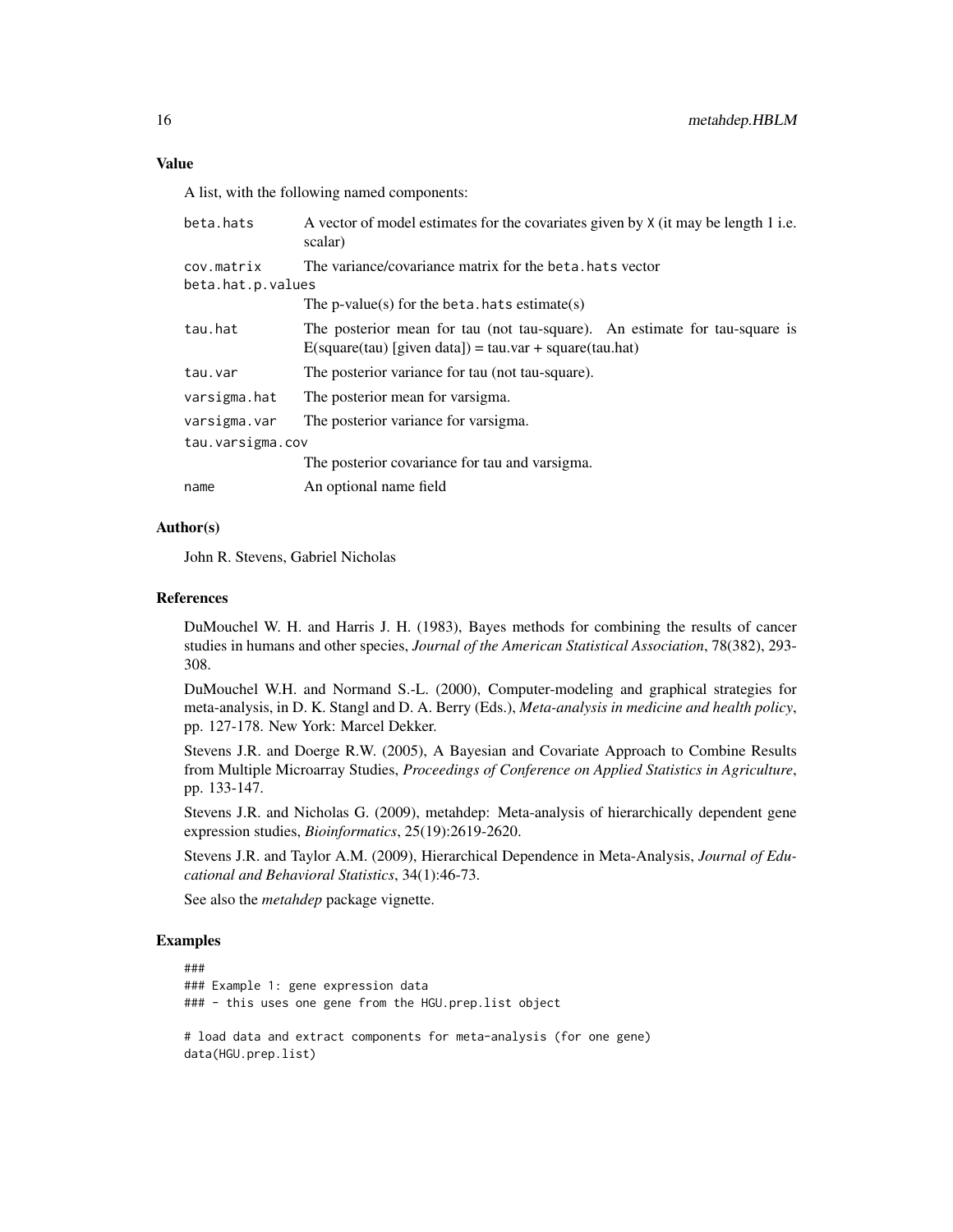#### <span id="page-16-0"></span>metahdep.other 17

```
gene.data <- HGU.prep.list[[7]]
theta <- gene.data@theta
V <- gene.data@V
X <- gene.data@X
M <- gene.data@M
dep.grps <- list(c(1:2),c(4:6))
gene.name <- gene.data@gene
# fit a regular HBLM (no hierarchical dependence)
results <- metahdep.HBLM(theta, V, X, meta.name=gene.name,
  center.X=TRUE, two.sided=TRUE)
results
# fit hierarchical dependence model (with delta-splitting),
# using two different methods for specifying the dependence structure
results.dsplitM <- metahdep.HBLM(theta, V, X, M, delta.split=TRUE,
  meta.name=gene.name, center.X=TRUE, two.sided=TRUE)
results.dsplitM
results.dsplitd <- metahdep.HBLM(theta, V, X, dep.groups=dep.grps,
  delta.split=TRUE, meta.name=gene.name, center.X=TRUE, two.sided=TRUE)
results.dsplitd
###
### Example 2: glossing data
### - this produces part of Table 5 in the Stevens and Taylor JEBS paper.
data(gloss)
dep.groups <- list(c(2,3,4,5),c(10,11,12))
HBLM.ds <- metahdep.HBLM(gloss.theta, gloss.V, gloss.X, center.X=TRUE,
  two.sided=TRUE, delta.split=TRUE, dep.groups=dep.groups, n=20, m=20)
round(cbind(HBLM.ds$beta.hats, HBLM.ds$beta.hat.p.values),4)
```
metahdep.other *metahdep.other*

#### Description

Miscellaneous functions used internally by the *metahdep* package's main functions (metahdep, metahdep.FEMA, metahdep.REMA, metahdep.HBLM, and metahdep.format):

| metahdep.list2dataframe                                          | convert list to data. frame                             |
|------------------------------------------------------------------|---------------------------------------------------------|
| LinMod.MetAn.dep.REMA                                            | REMA meta-analysis                                      |
| LinMod.REMA.dep                                                  | used by LinMod. MetAn. dep. REMA to estimate parameters |
| LinMod.REMA.delta.split                                          | REMA (with delta-splitting)                             |
| LinMod.HBLM.fast.dep                                             | HBLM (no delta-splitting)                               |
| new.LinMod.HBLM.fast.dep.delta.split HBLM (with delta-splitting) |                                                         |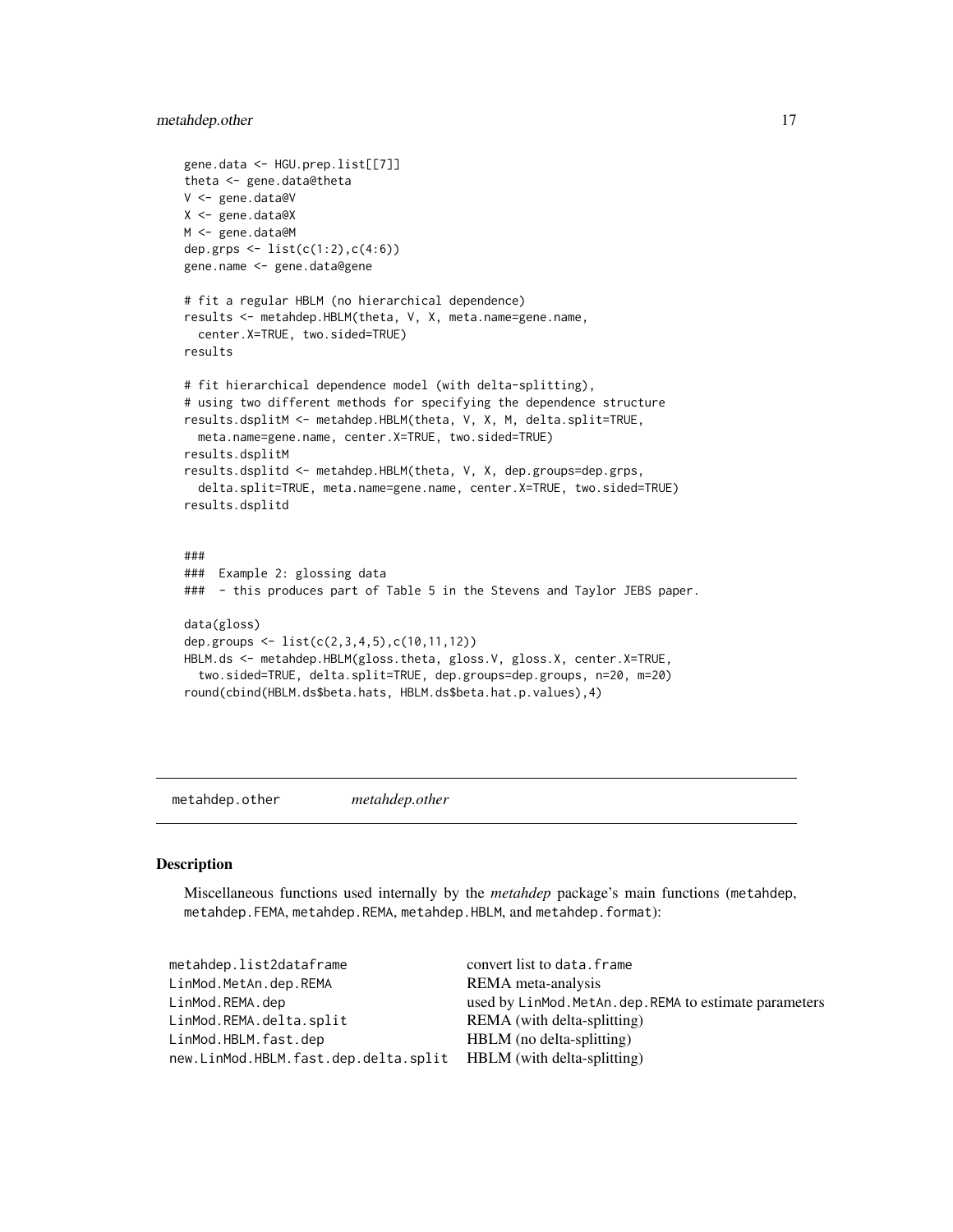| LinMod.MetAn.dep.FEMA | <b>FEMA</b>                                                |
|-----------------------|------------------------------------------------------------|
| metahdep.check.X      | check design matrix X, and drop columns if necessary       |
|                       | to make full rank                                          |
| get.M                 | create block diagonal M matrix, given dependence structure |
| tr                    | calculate trace of matrix                                  |
| id                    | create identity matrix                                     |
| center.columns        | center all non-intercept columns of design matrix X        |
| mod                   | mod function                                               |
| get.varsigma.v        | get varsigma values for HBLM delta-splitting model         |

#### Author(s)

John R. Stevens, Gabriel Nicholas

#### References

Stevens J.R. and Nicholas G. (2009), metahdep: Meta-analysis of hierarchically dependent gene expression studies, *Bioinformatics*, 25(19):2619-2620.

Stevens J.R. and Taylor A.M. (2009), Hierarchical Dependence in Meta-Analysis, *Journal of Educational and Behavioral Statistics*, 34(1):46-73.

See also the *metahdep* package vignette.

#### Examples

```
## Create the M matrix for the glossing example
## - here, studies 2-5 are one hierarchically dependent group (Baumann),
## and studies 10-12 are another hierarchically dependent group (Joyce)
data(gloss)
dep.groups <- list(c(2:5),c(10:12))
M <- get.M(length(gloss.theta),dep.groups)
```
metahdep.REMA *metahdep.REMA*

#### Description

Performs a random effects linear model meta-analysis, allowing for hierarchical dependence. It returns a list containing the results.

#### Usage

```
metahdep.REMA(theta, V, X, M = NULL, dep.groups = NULL,
             meta.name = "meta-analysis", delta.split = FALSE,
             center.X = FALSE)
```
<span id="page-17-0"></span>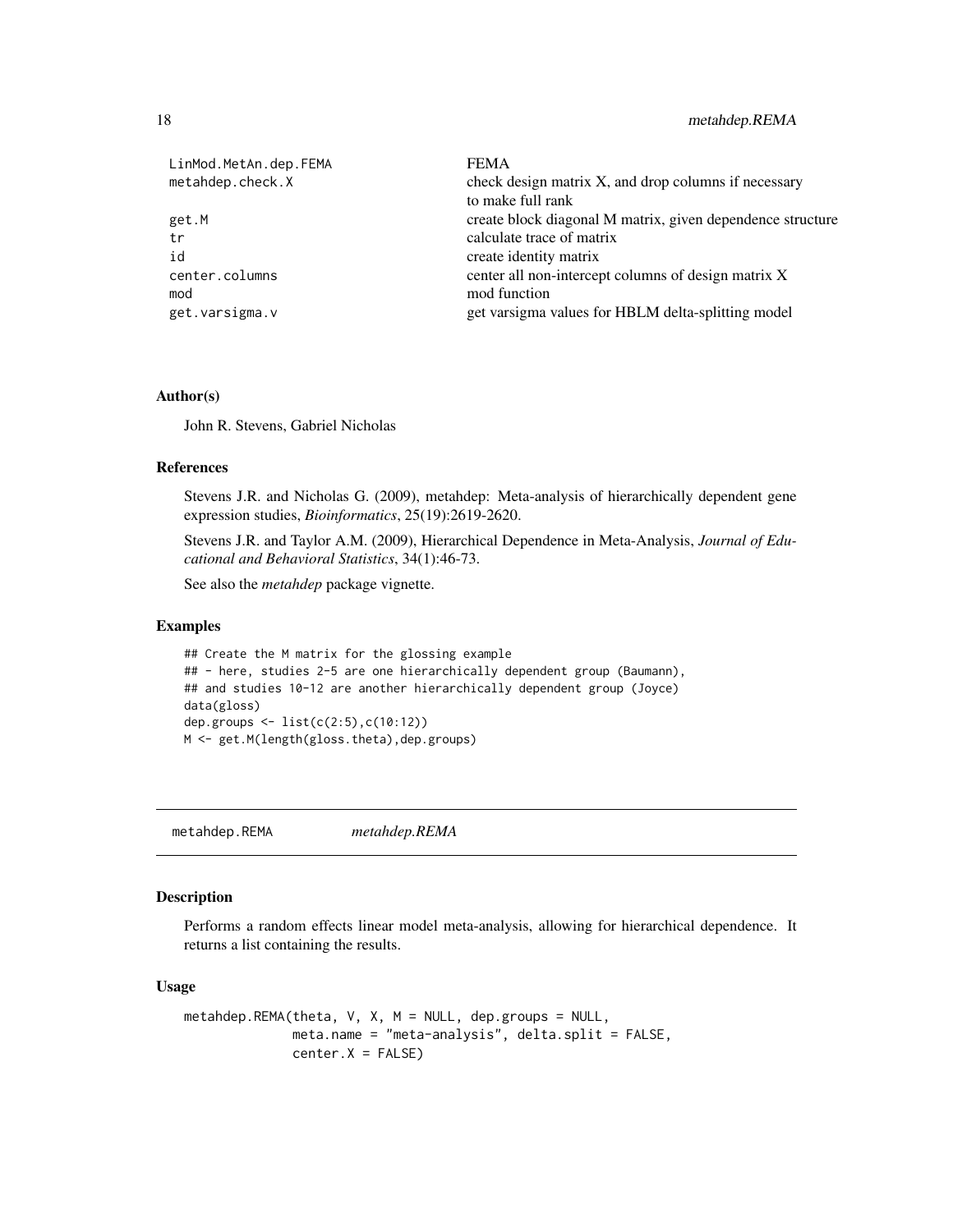#### Arguments

| theta       | A vector of effect size estimates from multiple studies.                                                                                                                                                                                                                                                      |
|-------------|---------------------------------------------------------------------------------------------------------------------------------------------------------------------------------------------------------------------------------------------------------------------------------------------------------------|
| $\vee$      | The variance/covariance matrix for the ta. Typically, this will be block diagonal<br>(to represent any sampling dependence).                                                                                                                                                                                  |
| X           | A matrix of covariates for the ta. At the very least, this must consist of an<br>intercept term. Other covariates can be included, but there must be more rows<br>than columns in this covariate matrix.                                                                                                      |
| M           | (optional) Used when delta.split=TRUE. A block-diagonal matrix describing<br>the hierarchical dependence for the studies (theta). One of two ways to spec-<br>ify this is by using the metahdep. format() function; the other is to use the<br>get.M() function.                                              |
| dep.groups  | (optional) Used when delta.split=TRUE. A list of vectors/scalars describing<br>the hierarchical dependence groups for the studies (theta). This is an alternative<br>to passing an M matrix.                                                                                                                  |
| meta.name   | (optional) A name field for bookkeeping. This can be any character string.                                                                                                                                                                                                                                    |
| delta.split | (optional) A logical value specifying whether or not to account for hierarchical<br>dependence (i.e., perform delta-splitting). If TRUE, then the user needs to pass<br>either a dependence matrix M, or a dep. groups list; i.e., one of M or dep. groups<br>is REQUIRED when delta.split=TRUE.              |
| center.X    | (optional) A logical value specifying whether or not to center the columns of X.<br>If TRUE, then the mean from each column will be subtracted from every element<br>in that column (but not for the intercept). This changes the interpretation of the<br>intercept coefficient estimate from the model fit. |

#### Details

Takes a vector of effect size estimates, a variance/covariance matrix, and a covariate matrix, and fits a random effects linear model meta-analysis, allowing for hierarchical dependence. If delta.split=TRUE, then it performs delta-splitting to account for hierarchical dependence among studies. When a metaanalysis is to be performed for gene expression data (on a per-gene basis), the metahdep() function calls this metahdep.REMA() function for each gene separately.

#### Value

A list, with the following named components:

| beta.hats                       | A vector of model estimates for the covariates given by X (it may be a scalar,<br>i.e., a vector of length 1)                   |
|---------------------------------|---------------------------------------------------------------------------------------------------------------------------------|
| cov.matrix<br>beta.hat.p.values | The variance/covariance matrix for the beta, hats vector                                                                        |
|                                 | The [two-sided] $p$ -value(s) for the beta. hats estimate(s)                                                                    |
| tau2.hat                        | The estimated between-study hierarchical variance tau-square, using the method<br>of moments approach of DerSimonian and Laird. |
| varsigma.hat                    | (Only estimated when delta. split=TRUE.) The estimated within-group hierar-<br>chical covariance.                               |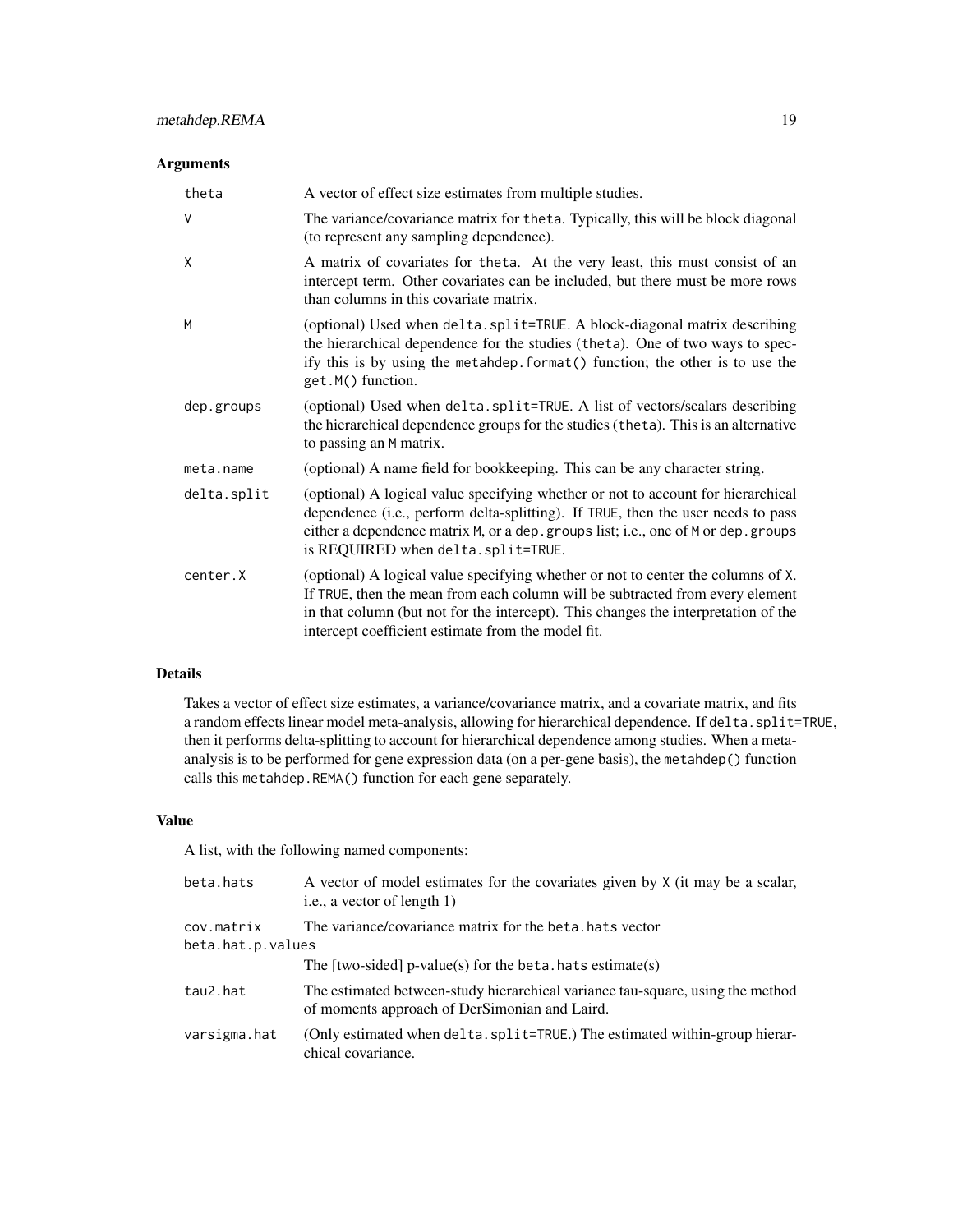|           | The statistic used to test for model homogeneity / model mis-specification |
|-----------|----------------------------------------------------------------------------|
| 0.p.value | The p-value for 0                                                          |
| name      | An optional name field                                                     |

#### Author(s)

John R. Stevens, Gabriel Nicholas

#### References

DerSimonian R. and Laird N. (1986), Meta-analysis in clinical trials, *Controlled Clinical Trials*, 7: 177-188.

Hedges L. V. and Olkin I (1985), *Statistical methods for meta-analysis*, San Diego, CA: Academic Press.

Stevens J.R. and Doerge R.W. (2005), Combining Affymetrix Microarray Results, *BMC Bioinformatics*, 6:57.

Stevens J.R. and Taylor A.M. (2009), Hierarchical Dependence in Meta-Analysis, *Journal of Educational and Behavioral Statistics*, 34(1):46-73.

See also the *metahdep* package vignette.

```
###
### Example 1: gene expression data
### - this uses one gene from the HGU.prep.list object
# load data and extract components for meta-analysis (for one gene)
data(HGU.prep.list)
gene.data <- HGU.prep.list[[7]]
theta <- gene.data@theta
V <- gene.data@V
X <- gene.data@X
M <- gene.data@M
dep.grps <- list(c(1:2),c(4:6))
gene.name <- gene.data@gene
# fit a regular REMA (no hierarchical dependence)
results <- metahdep.REMA(theta, V, X, meta.name=gene.name)
results
# fit hierarchical dependence model (with delta-splitting),
# using two different methods for specifying the dependence structure
results.dsplitM <- metahdep.REMA(theta, V, X, M, delta.split=TRUE,
  meta.name=gene.name, center.X=TRUE)
results.dsplitM
results.dsplitd <- metahdep.REMA(theta, V, X, dep.groups=dep.grps,
  delta.split=TRUE, meta.name=gene.name, center.X=TRUE)
results.dsplitd
```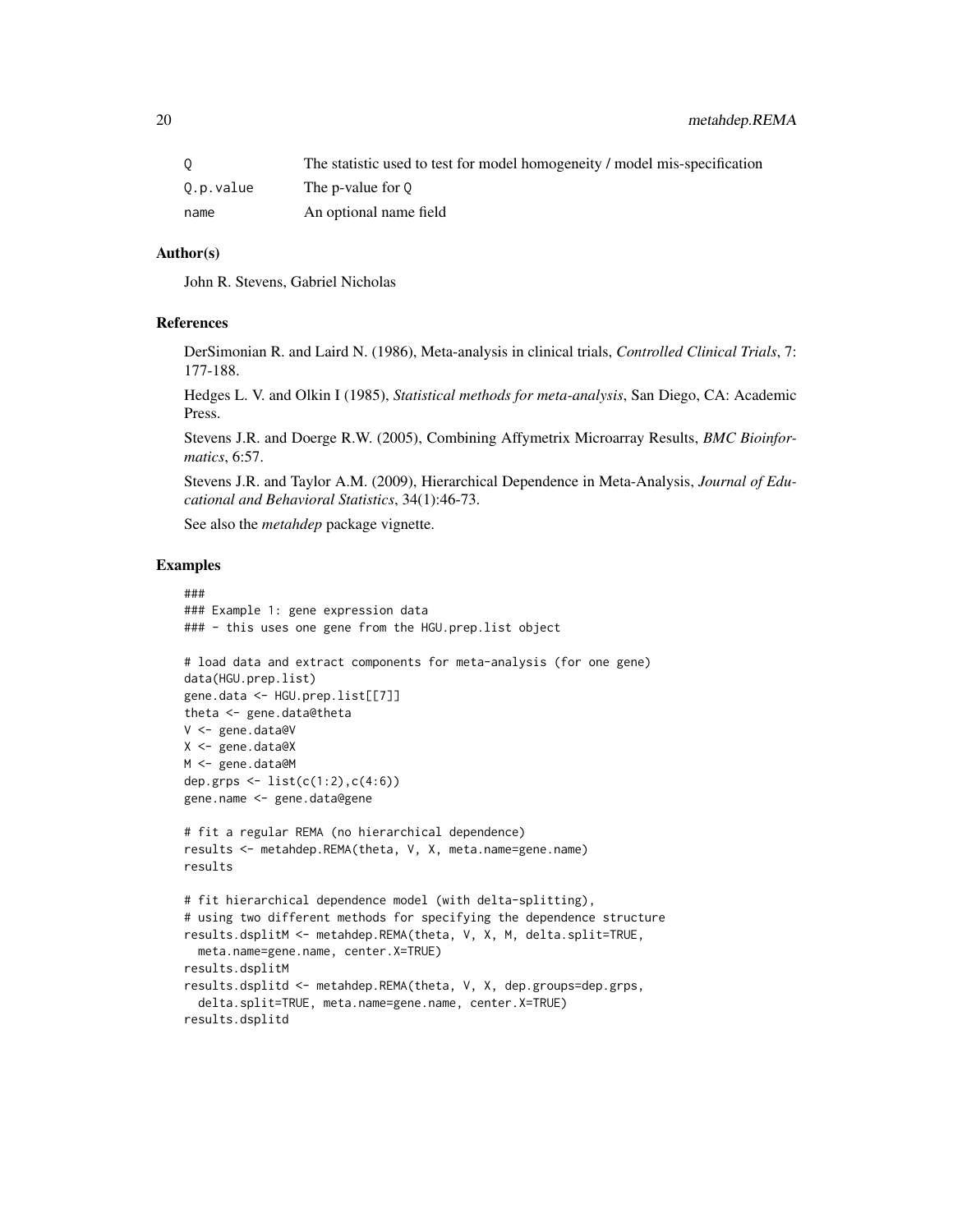<span id="page-20-0"></span>metaprep-class 21

```
###
### Example 2: glossing data
### - this produces part of Table 6 in the Stevens and Taylor JEBS paper.
data(gloss)
dep.groups <- list(c(2,3,4,5),c(10,11,12))
REMA.ds <- metahdep.REMA(gloss.theta, gloss.V, gloss.X, center.X=TRUE,
 delta.split=TRUE, dep.groups=dep.groups)
round(cbind(t(REMA.ds$beta.hats), sqrt(diag(REMA.ds$cov.matrix)),
  t(REMA.ds$beta.hat.p.values)),4)
```
metaprep-class *Class metaprep*

#### **Description**

This is a class representation for the effect size estimates and other summary information for a single gene, from a collection of gene expression studies, usually constructed in preparation for a meta-analysis.

#### Objects from the Class

Objects can be created using the function metahdep.format and new.

#### **Slots**

- theta: Object of class vector representing the gene's effect size estimates (differential expression measures) from the multiple studies.
- V: Object of class matrix representing the sampling variance/covariance matrix of the gene's effect size estimates from the multiple studies.
- X: Object of class matrix representing the covariate (or design) matrix for the gene. Covariate information from the multiple studies is represented here.
- M: Object of class matrix representing the block diagonal hierarchical structure of effect size estimates from the multiple studies.
- max.k: Object of class integer representing the size of the largest block on the diagonal of M, i.e., the size of the largest hierarchical dependence group for the gene.
- row.indices: Object of class matrix with columns named Study and Row. Optionally returned by the function metahdep.format(), to see which gene (Row) in which ES.obj object (Study) produced the data recorded in each metaprep object.
- gene: Object of class character representing the gene name.

#### **Methods**

@ replace the slot entries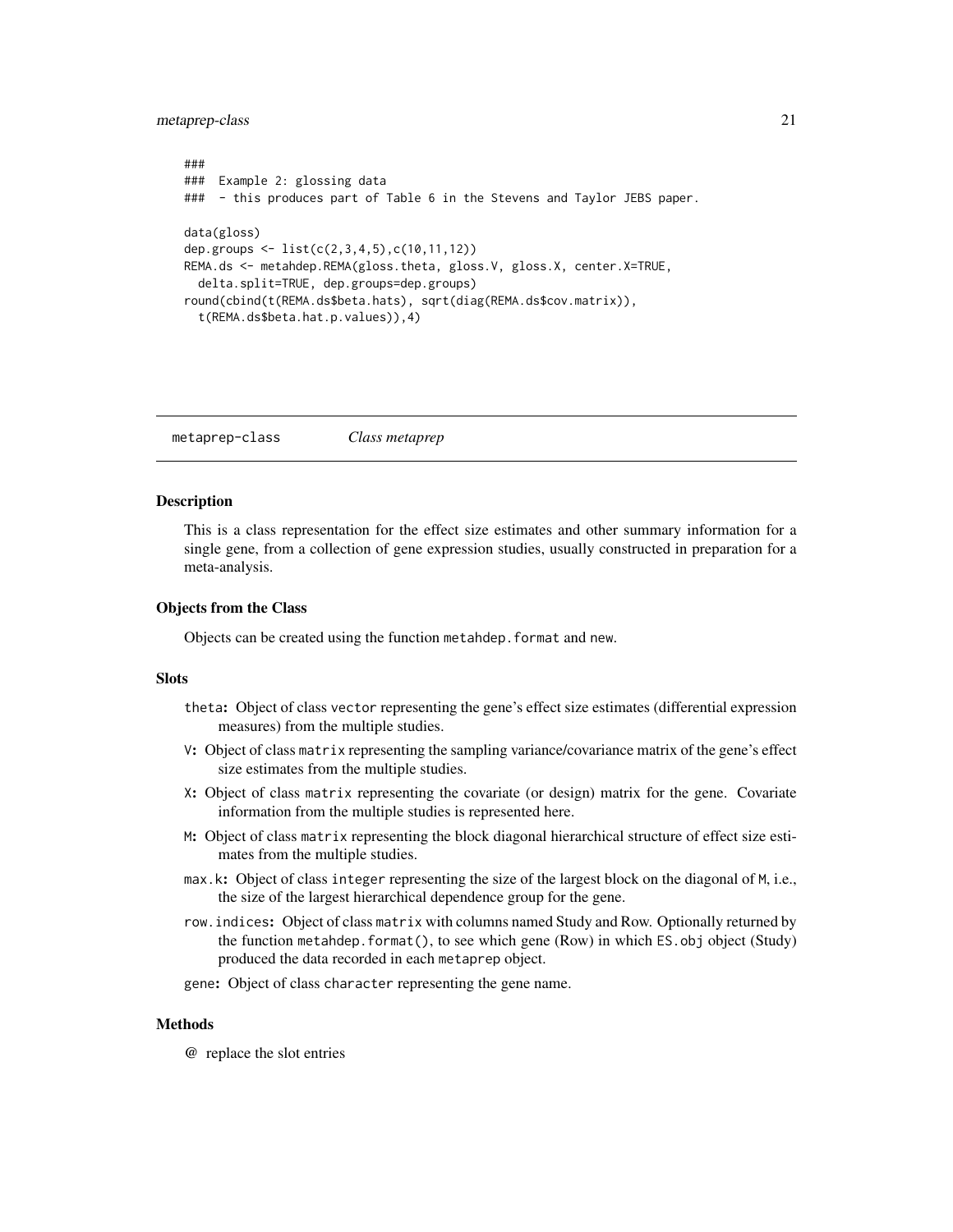#### References

Stevens J.R. and Nicholas G. (2009), metahdep: Meta-analysis of hierarchically dependent gene expression studies, *Bioinformatics*, 25(19):2619-2620.

See also the *metahdep* package vignette.

```
###
### See the metahdep package vignette for a full example
###
data(HGU.prep.list)
HGU.prep.list[[7]]
```